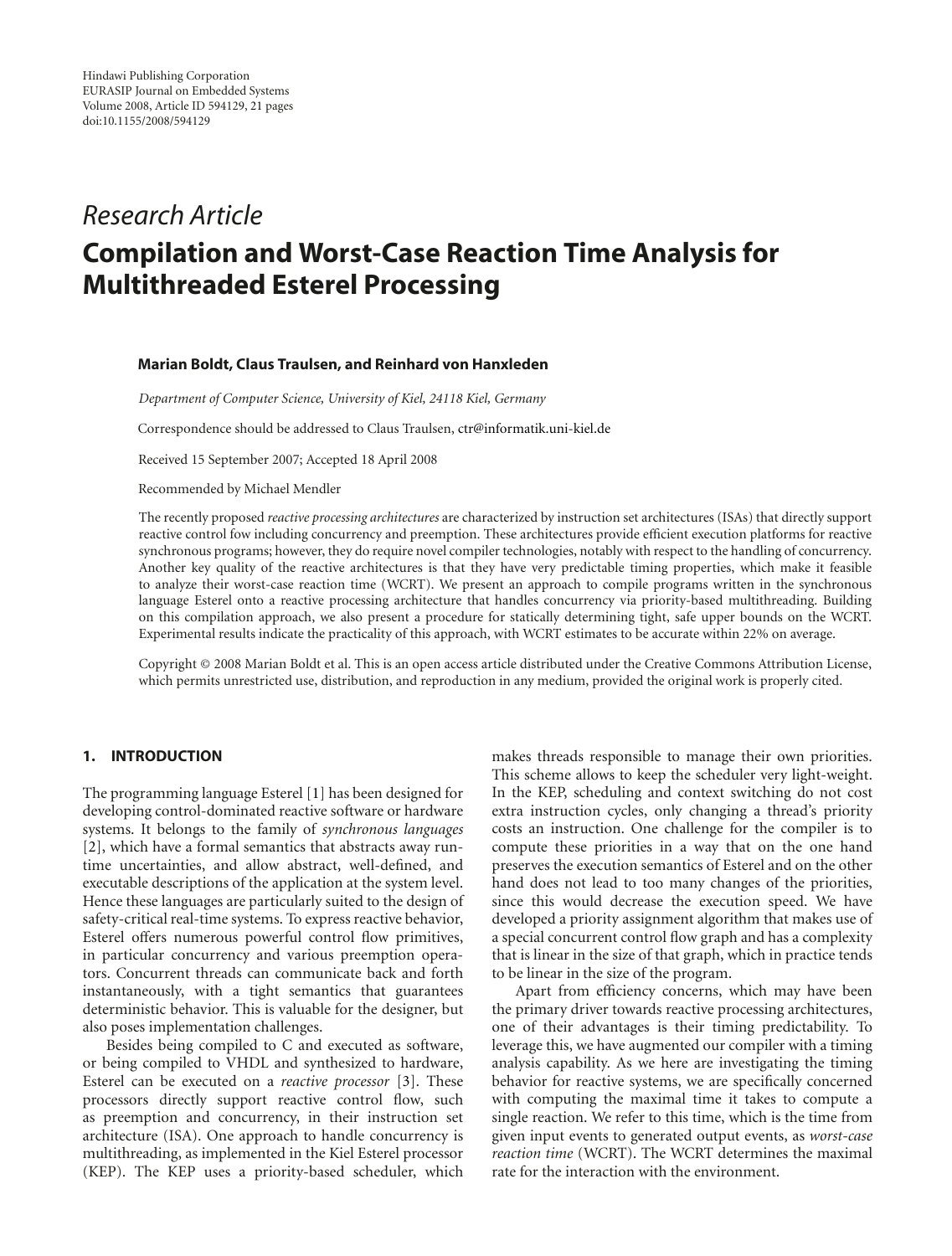There are two main factors that facilitate the WCRT analysis in the reactive processing context. These are on the one hand the synchronous execution model of Esterel, and on the other hand the direct implementation of this execution model on a reactive processor. Furthermore, these processors are not designed to optimize (average) performance for general purpose computations, and hence do not have a hierarchy of caches, pipelines, branch predictors, and so forth. This leads to a simpler design and execution behavior and further facilitates WCRT analysis. Furthermore, there are reactive processors, such as the KEP, which allow to fix the reaction lengths to a predetermined number of clock cycles, irrespective of the number of instructions required to compute a specific reaction, in order to minimize the jitter.

We here present a WCRT analysis of complete Esterel programs including concurrency and preemption. The analysis computes the WCRT in terms of KEP instruction cycles, which roughly match the number of executed Esterel statements. As part of the WCRT analysis, we also present an approach to calculate potential instantaneous paths, which may be used in compiler analysis and optimizations that go beyond WCRT analysis.

Thus this paper is concerned with both the compilation and the timing analysis of Esterel programs executed on multithreaded reactive processors. Previous reports presented earlier results in both fields [4, 5]. This paper extends and updates these reports, and represents the first comprehensive description of these two closely interrelated areas. Further details can be found in the theses of the first author [6, 7].

In the following section, we consider related work. In Section 3, we will give an introduction into the synchronous model of computation for Esterel and the KEP. We outline the generation of a *concurrent KEP assembler graph* (CKAG), an intermediate graph representation of an Esterel program, which we use for our analysis. Section 4 explains the compilation and Section 5 represents the algorithm for the WCRT analysis. Section 6 presents experimental results that compare the WCRT estimates with values obtained from exhaustive simulation. The paper concludes in Section 7.

#### **2. RELATED WORK**

In the past, various techniques have been developed to synthesize Esterel into software; see Potop-Butucaru et al. [8] for an overview. The compiler presented here belongs to the family of simulation-based approaches, which try to emulate the control logic of the original Esterel program directly, and generally achieve compact and yet fairly efficient code. These approaches first translate an Esterel program into some specific graph formalism that represents computations and dependencies, and then generate code that schedules computations accordingly. The EC/Synopsys compiler first constructs a *concurrent control flow graph* (CCFG), which it then sequentializes [9]. Threads are statically interleaved according to signal dependencies, with the potential drawback of superfluous context switches; furthermore, code sections may be duplicated if they are reachable from different control points. The SAXO-RT compiler [10] divides the Esterel program into basic blocks, which schedule each

other within the current and subsequent logical tick. An advantage relative to the Synopsis compiler is that the SAXO-RT compiler does not perform unnecessary context switches and largely avoids code duplications; however, the scheduler it employs has an overhead proportional to the total number of basic blocks present in the program. The grc2c compiler [11] is based on the *graph code*(GRC) format, which preserves the state-structure of the given program and uses static analysis techniques to determine redundancies in the activation patterns. A variant of the GRC has also been used in the *Columbia Esterel compiler* (CEC) [12], which again follows SAXO-RT's approach of dividing the Esterel program into atomically executed basic blocks. However, their scheduler does not traverse a score board that keeps track of all basic blocks, but instead uses a compact encoding based on linked lists, which has an overhead proportional to just the number of blocks actually executed.

In summary, there is currently not a single Esterel compiler that produces the best code on all benchmarks, and there is certainly still room for improvements. For example, the simulation-based approaches presented so far restrict themselves to interleaved single-pass thread execution, which in the case of repeated computations ("schizophrenia" [13]) requires code replications.

We differ from these approaches in that we do not want to compile Esterel to C, but instead want to map it to a concurrent reactive processing ISA. Initial reactive ISAs did not consider full concurrency [14, 15] and will not be discussed further here. Since then, two alternatives have been proposed that do include concurrency, namely multiprocessing and multithreading.

The *multiprocessing* approach is represented by the EMPEROR [16], which uses a cyclic executive to implement concurrency, and allows the arbitrary mapping of threads onto processing nodes. This approach has the potential for execution speed-ups relative to single-processor implementations. However, their execution model potentially requires to replicate parts of the control logic at each processor. The EMPEROR Esterel compiler 2 (EEC2) [16] is based on a variant of the GRC, and appears to be competitive even for sequential executions on a traditional processor. However, their synchronization mechanism, which is based on a threevalued signal logic, does not seem able to take compile-time scheduling knowledge into account, and instead repeatedly cycles through all threads until all signal values have been determined.

The *multithreading* approach has been introduced by the Kiel Esterel processor family and has subsequently been adapted by the STARPro architecture [17], a successor of the EMPEROR. The compilation for this type of architecture is a subject of this paper. In some sense, compilation onto KEP assembler is relatively simple, due to the similarities between the Esterel and the KEP assembler. However, we do have to compute priorities for the scheduling mechanism of the KEP, and cannot hard-code the scheduling-mechanism into the generated code directly. Incidentally, it is this dynamic, hardware-supported scheduling that contributes to the efficiency of the reactive processing approach.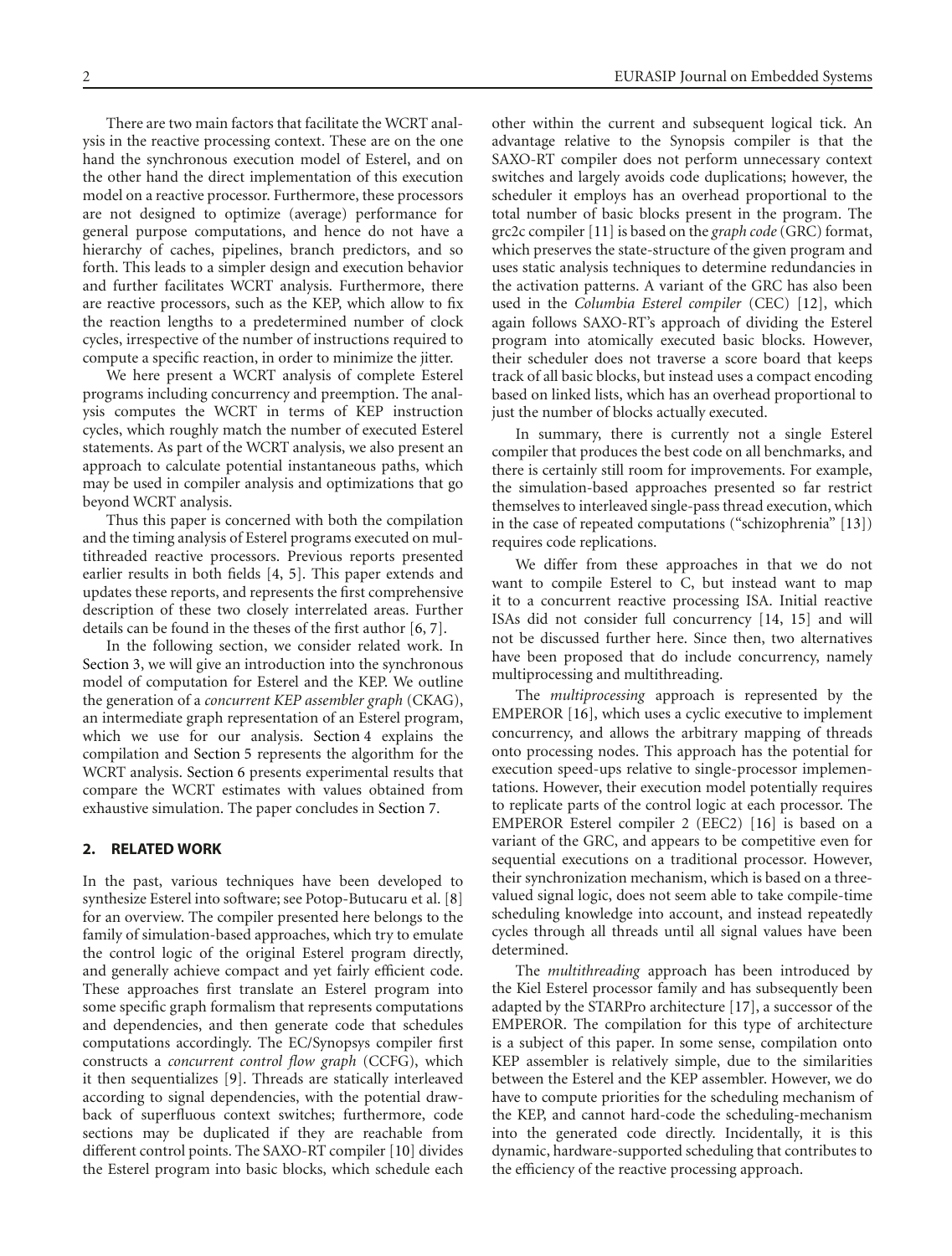It has also been proposed to run Esterel programs on a virtual machine (BAL [18]), which allows a very compact byte code representation. In a way, this execution platform can be considered as an intermediate form between traditional software synthesis and reactive processing; it is a software running on traditional processors, but uses a more abstract instruction set. The proposal by Plummer et al. also uses a multithreaded concurrency model, as in the KEP platform considered here. However, they do not assume the existence of a run-time scheduler, but instead hand control explicitly over between threads. Thus their scheduling problem is related to ours, but does not involve the need to compute priorities as we have to do here. Instead, they have to insert explicit points for context switches. The main difference in both approaches is that the KEP only switches to active threads, while the BAL switches to statically defined control points. One could, however, envision a virtual machine that has an ISA that adopts our multithreading model (a straightforward, albeit inefficient VM would be a KEP simulator), and for which the approach presented here could be applied.

One of the byproducts of our compilation approach is dead code elimination (DCE), see also Section 4.3. Our approach here is rather conservative, considering only static reachability. A more aggressive approach to DCE based on Esterel<sup>∗</sup> (an extension of Esterel with a noninstantaneous jump instruction) has been presented by Tardieu and Edwards [19]. Their approach, as well as other work that performs reachability analysis as part of constructiveness analysis [20], is more involved than our approach in that they perform an (more or less conservative) analysis of the reachable state space.

Regarding timing analysis, there exist numerous approaches to classical worst-case execution time (WCET) analysis. For surveys see, for example, Puschner and Burns [21] or Wilhelm et al. [22]. These approaches usually consider (subsets) of general purpose languages, such as C, and take information on the processor designs and caches into account. It has long been established that to perform an exact WCET analysis with traditional programming languages on traditional processors is difficult, and in general not possible for Turing-complete languages. Therefore WCET analysis typically impose fairly strong restrictions on the analyzed code, such as a-priori known upper bounds on loop iteration counts, and even then control flow analysis is often overly conservative [23, 24]. Furthermore, even for a linear sequence of instructions, typical modern architectures make it difficult to predict how much time exactly the execution of these instructions consumes, due to pipelining, out-of-order execution, argument-dependent execution times (e.g., particularly fast multiply-by-zero), and caching of instructions and/or data [25]. Finally, if external interrupts are possible or if an operating system is used, it becomes even more difficult to predict how long it really takes for an embedded system to react to its environment. Despite the advances already made in the field of WCET analysis, it appears that most practitioners today still resort to extensive testing plus adding a safety margin to validate timing characteristics.

To summarize, performing conservative yet tight WCET analysis appears by no means trivial and is still an active research area.

Whether WCRT can be formulated as a classical WCET problem or not depends on the implementation approach. If the implementation is based on sequentialization such that there exist two dedicated points of control at the beginning and the end of each reaction, respectively, then WCRT can be formulated as WCET problem; this is the case, for example, if one "automaton function" is synthesized, which is called during each reaction. If, however, the implementation builds on a concurrent model of execution, where each thread maintains its own state-of-control across reactions, then WCRT requires not only determining the maximal length of predefined instruction sequences, as in WCET, but one also has to analyze the possible control point pairs that delimit these sequences. Thus, WCRT is more elementary than WCET in the sense that it considers single reactions, instead of whole programs, and at the same time WCRT is more general than WCET in that it is not limited to predefined control boundaries.

One step to make the timing analysis of reactive applications more feasible is to choose a programming language that provides direct, predictable support for reactive control flow patterns. We argue that synchronous languages, such as Esterel, are generally very suitable candidates for this, even though there has been little systematic treatment of this aspect of synchronous languages so far. One argument is that synchronous languages naturally provide a timing granularity at the application level, the *logical ticks* that correspond to system reactions, and impose clear restriction onto what programs may do within these ticks. For example, Esterel has the rule that there cannot be *instantaneous loops*: within a loop body, each statically feasible path must contain at least one tick-delimiting instruction, and the compiler must be able to verify this. Another argument is that synchronous languages directly express reactive control flow, including concurrency, thus lowering the need for an operating system with unpredictable timing.

Logothetis et al. [26, 27] have employed model checking to perform a precise WCET analysis for the synchronous language Quartz, which is closely related to Esterel. However, their problem formulation was different from the WCRT analysis problem we are addressing. They were interested in computing the number of ticks required to perform a certain computation, such as a primality test, which we would actually consider to be a transformational system rather than a reactive system [28]. We here instead are interested in how long it may take to compute a single tick, which can be considered an orthogonal issue.

Ringler [29] considers the WCET analysis of C code generated from Esterel. However, his approach is only feasible for the generation of circuit code [13], which scales well for large applications, but tends to be slower than the simulation-based approach.

Li et al. [15] compute a of sequential Esterel programs directly on the source code. However, they did not address concurrency, and their source-level approach could not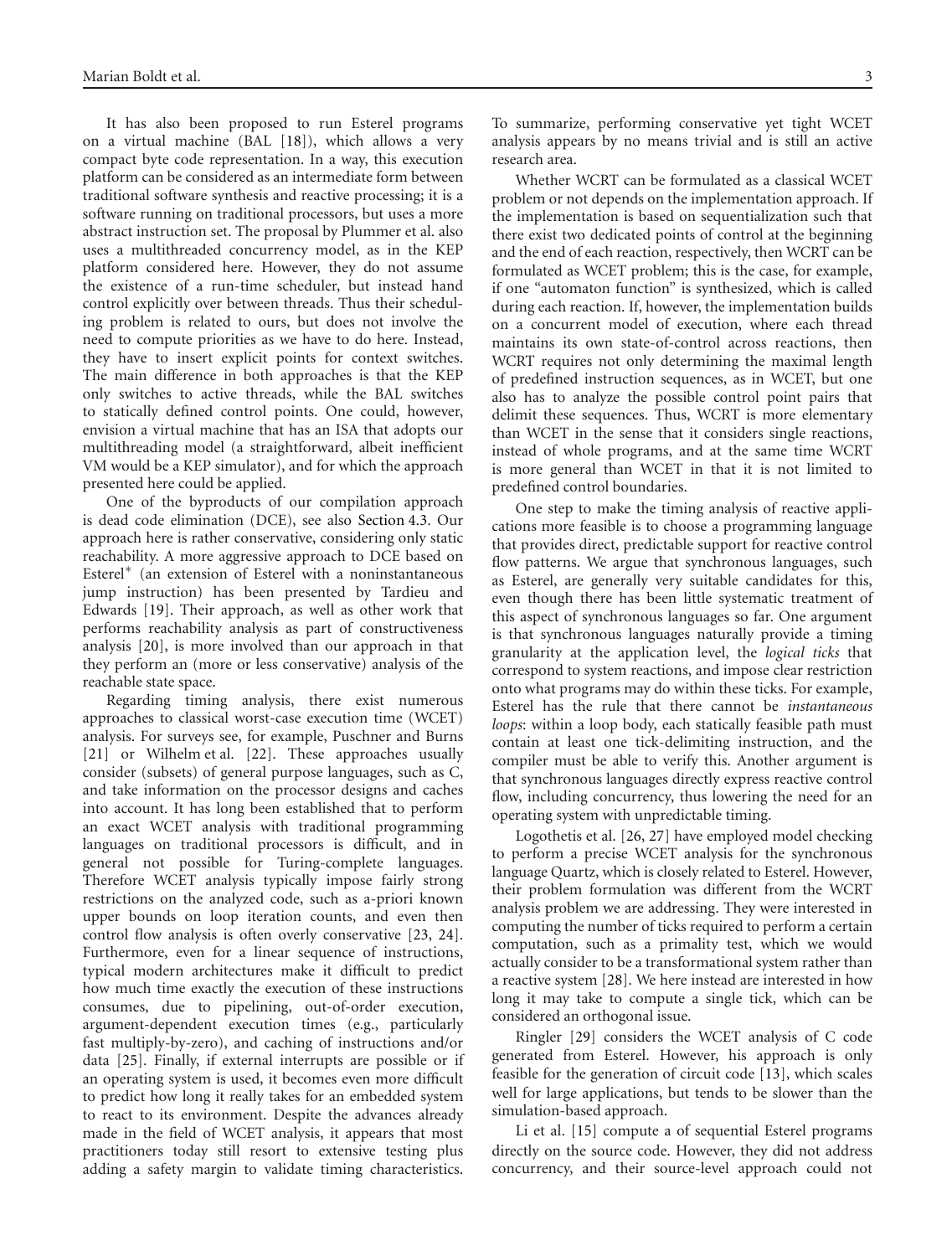consider compiler optimizations. We perform the analysis on an intermediate level after the compilation, as a last step before the generation of assembler code. This also allows a finer analysis and decreases the time needed for the analysis.

One important problem that must be solved when performing WCRT analysis for Esterel is to determine whether a code segment is reachable instantaneously, or delayed, or both. This is related to the well-studied property of *surface* and *depth* of an Esterel program, that is, to determine whether a statement is instantaneously reachable or not, which is also important for schizophrenic Esterel programs [13]. This was addressed in detail by Tardieu and de Simone [30]. They also point out that an exact analysis of instantaneous reachability has NP complexity. We, however, are not only interested whether a statement can be instantaneous, but also whether it can be noninstantaneous.

## **3. ESTEREL, THE KIEL ESTEREL PROCESSOR AND THE CONCURRENT KEP ASSEMBLER GRAPH**

Next we give a short overview of Esterel and the KEP. We also introduce the CKAG, a graph-representation of Esterel, which is used both for the compilation and the WCRT analysis.

#### *3.1. Esterel*

The execution of an Esterel program is divided into logical *instants*, or *ticks*, and communication within or across threads occurs via *signals*. At each tick, a signal is either *present* (emitted) or *absent* (not emitted). Esterel statements are either *transient*, in which case they do not consume logical time, or *delayed*, in which case execution is finished for the current tick. Per default statements are transient, and these include for example emit, loop, present, or the preemption operators. Delayed statements include pause, (nonimmediate) await, and every. Esterel's parallel operator, , groups statements in concurrently executed threads. The parallel terminates when all its branches have terminated.

Esterel offers two types of preemption constructs. An *abortion* kills its body when an abortion trigger occurs. We distinguish *strong* abortion, which kills its body immediately (at the beginning of a tick), and *weak* abortion, which lets its body receive control for a last time (abortion at the end of the tick). A *suspension* freezes the state of a body in the instant when the trigger event occurs.

Esterel also offers an exception handling mechanism via the trap/exit statements. An exception is *declared* with a trap scope, and is *thrown* (*raised*) with an exit statement. An exit T statement causes control flow to move to the end of the scope of the corresponding trap T declaration. This is similar to a goto statement, however, there are further rules when traps are nested or when the trap scope includes concurrent threads. If one thread raises an exception and the corresponding trap scope includes concurrent threads, then the concurrent threads are weakly aborted; if concurrent threads execute multiple exit instructions in the same tick, the outermost trap takes priority.

#### *3.1.1. Examples*

As an example of a simple, nonconcurrent program consider the module ExSeq shown in Figure  $1(a)$ . As the sample execution trace illustrates, the module emits signal R in every instant, until it is aborted by the presence of the input signal I. As this is a *weak* abortion, the abortion body gets to execute (emit R) one last time when it is aborted, followed by an emission of S.

The program ExPar shown in Figure 2(a) introduces concurrency: a thread that emits R and then terminates, and a concurrent thread that emits S, pauses for an instant, emits T, and then terminates are executed in an infinite loop. During each loop iteration, the parallel terminates when both threads have terminated, after which the subsequent loop iteration is started instantaneously, that is, within the same tick.

A slightly more involved example is the program Edwards02 [9, 10], shown in Figure 3(a). This program implements the following behavior: whenever the signal S is present, (re-)start two concurrent threads. The first thread first awaits a signal I; it then continuously emits R until A is present, in which case it emits R one last time (weak abortion of the sustain), emits O, and terminates. The second thread tests every other tick for the presence of R, in which case it emits A.

## *3.1.2. Statement dismantling*

At the Esterel level, one distinguishes *kernel statements* and *derived statements*. The derived statements are basically syntactic sugar, built up from the kernel statements. In principle, any set of Esterel statements from which the remaining statements can be constructed can be considered a valid set of kernel statements, and the accepted set of Esterel kernel statements has evolved over time. For example, the halt statement used to be considered a kernel statement, but is now considered to be derived from loop and pause. We here adopt the definition of which statements are kernel statements from the v5 standard [31]. The process of expanding derived statements into equivalent, more primitive statements—which may or may not be kernel statements—is also called *dismantling*. The Esterel program Edwards02-dism (Figure  $3(b)$ ) is a dismantled version of Edwards02. It is instructive to compare this program to the original, undismantled version.

## *3.2. The Kiel Esterel processor*

The instruction set architecture (ISA) of the KEP is very similar to the Esterel language. Part of the KEP instruction set is shown in Table 1; a complete description can be found elsewhere [32]. The KEP instruction set includes all kernel statements (see Section 3.1.2), and in addition some frequently used derived statements. The KEP ISA also includes valued signals, which cannot be reduced to kernel statements. The only parts of Esterel v5 that are not part of the KEP ISA are combined-signal handling and externaltask handling, as they both seem to be used only rarely in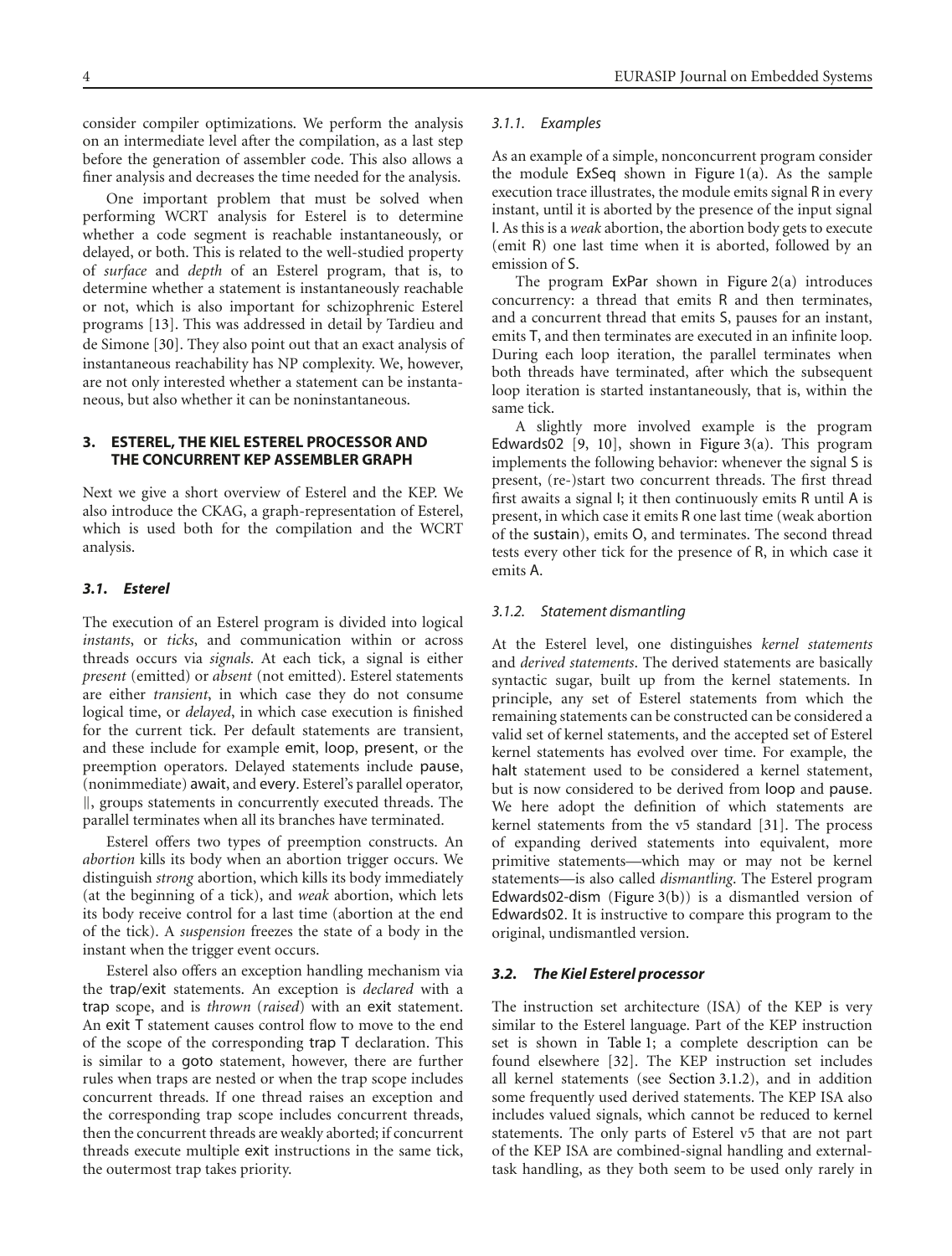

FIGURE 1: A sequential Esterel example. The body of the KEP assembler program (without interface declaration and initialization of the TickManager) is annotated with line numbers L1–L6, which are also used in the CKAG and in the trace to identify instructions. The trace shows for each tick the input and output signals that are present and the reaction time (*RT*), in instruction cycles.



Figure 2: A concurrent example program.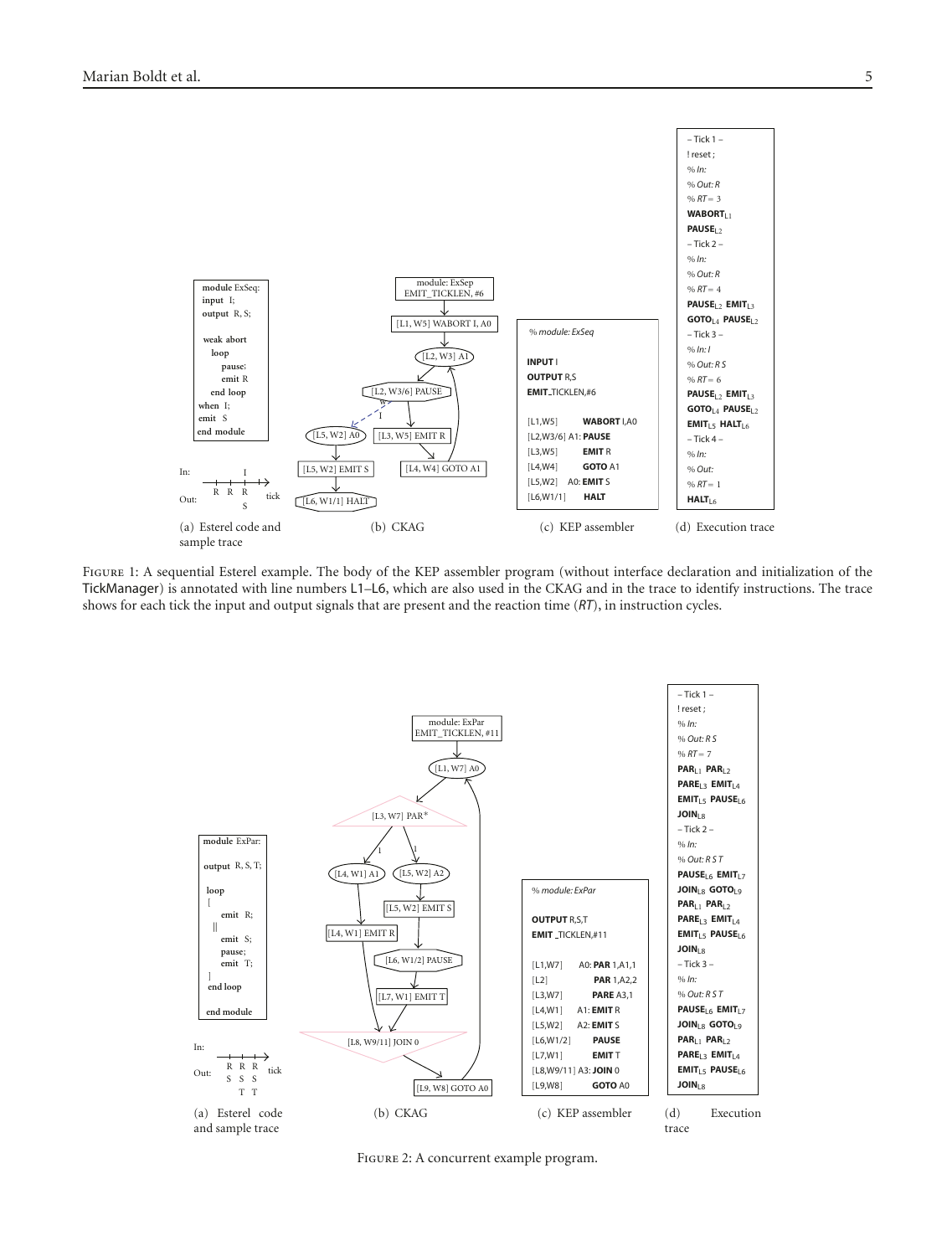

(a) Esterel

(b) Esterel after dismantling

(c) KEP assembler

Figure 3: The Edwards02 example [9].

practice. However, adding these capabilities to the KEP ISA seems relatively straightforward.

Due to this direct mapping from Esterel to the KEP ISA, most Esterel statements can be executed in just one instruction cycle. For more complicated statements, wellknown translations into kernel statements exist, allowing the KEP to execute arbitrary Esterel programs. The KEP assembler programs corresponding to ExSeq and ExPar and sample traces are shown in Figures 1(c)-1(d) and 2(c)-2(d), respectively, and the KEP assembler program for Edwards02 is shown in Figure  $3(c)$ , respectively. Note that PAUSE is executed for at least two consecutive ticks, and consumes an instruction cycle at each tick.

The KEP provides a configurable number of Watcher units, which detect whether a signal triggering a preemption is present and whether the program counter (PC) is in the corresponding preemption body [33]. Therefore, no additional instruction cycles are needed to test for preemption during each tick. Only upon entering a preemption scope two cycles are needed to initialize the Watcher, as for example the WABORT<sub>L1</sub> instruction in ExSeq (Figure  $1(c)$ ) To aid readability, we here use the convention of subscripting KEP instructions with the line number where they occur.

To implement concurrency, the KEP employs a multithreaded architecture, where each thread has an independent program counter (PC) and threads are scheduled according to their statuses, thread id and dynamically changing priorities: between all active threads, the thread with the highest priority is scheduled. If there is more than one thread with this priority, the highest thread id wins. The scheduler is very light-weight. In the KEP, scheduling and context switching do not cost extra instruction cycles, only changing a thread's priority costs an instruction. The priority-based execution scheme allows on the one hand to enforce an ordering among threads that obeys the constraints given by Esterel's semantics, but on the other hand avoids unnecessary context switches. If a thread lowers its priority during execution but still has the highest priority, it simply keeps executing.

A concurrent Esterel statement with *n* concurrent threads joined by the  $\parallel$ -operator is translated into KEP assembler as follows. First, threads are *forked* by a series of instructions that consist of *n* PAR instructions and one PARE instruction. Each PAR instruction creates one thread, by assigning a nonnegative *priority*, a *start address*, and the *thread id*. The end address of the thread is either given implicitly by the start address specified in a subsequent PAR instruction, or, if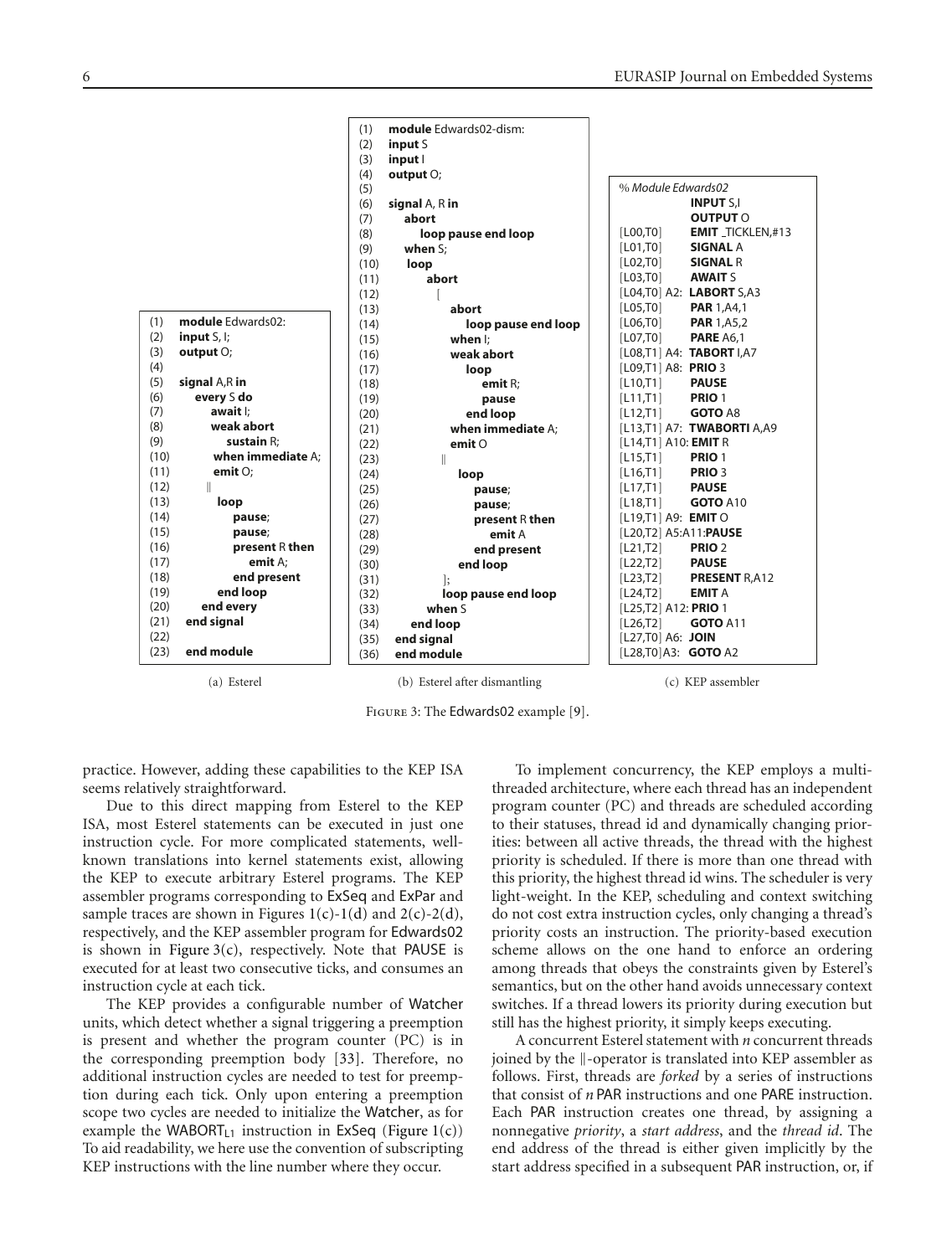| Mnemonic, operands                                               | Esterel syntax               | Cycles         | <b>Notes</b>                                                                                            |  |  |  |  |
|------------------------------------------------------------------|------------------------------|----------------|---------------------------------------------------------------------------------------------------------|--|--|--|--|
| PAR $prio_1$ , startAddr <sub>1</sub> , id <sub>1</sub>          |                              |                |                                                                                                         |  |  |  |  |
| PAR prio <sub>n</sub> , startAddr <sub>n</sub> , id <sub>n</sub> |                              | $n+1$          | For each thread, one PAR is needed to define the<br>start address, thread id, and initial priority. The |  |  |  |  |
| PARE endAddr                                                     |                              |                | end of a thread is defined by the start address of                                                      |  |  |  |  |
| startAddr $_1$ :                                                 |                              |                | the next thread, except for the last thread, whose<br>end is dened via PARE.                            |  |  |  |  |
|                                                                  | $[p_1\,\ \cdots\,\ p_n]$     |                |                                                                                                         |  |  |  |  |
| startAddr <sub>2</sub> :<br>.                                    |                              |                |                                                                                                         |  |  |  |  |
| start $Addr_n$ :                                                 |                              |                | The cycle count of a fork node depends on the                                                           |  |  |  |  |
|                                                                  |                              |                | count of threads.                                                                                       |  |  |  |  |
| endAddr:                                                         |                              |                |                                                                                                         |  |  |  |  |
| JOIN                                                             |                              | $\mathbf{1}$   |                                                                                                         |  |  |  |  |
| PRIO prio                                                        |                              | $\mathbf{1}$   | Set current thread priority to prio.                                                                    |  |  |  |  |
| $[W]$ ABORT $[I, n]$ S, endAddr                                  | [weak] abort                 | $\overline{c}$ |                                                                                                         |  |  |  |  |
|                                                                  |                              |                |                                                                                                         |  |  |  |  |
| endAddr:                                                         | when [immediate, $n$ ] S     |                |                                                                                                         |  |  |  |  |
| SUSPEND[I, $n$ ] S, endAddr                                      | suspend                      | $\overline{2}$ |                                                                                                         |  |  |  |  |
|                                                                  |                              |                |                                                                                                         |  |  |  |  |
| endAddr:                                                         | when [immediate, $n$ ] S     |                |                                                                                                         |  |  |  |  |
| startAddr:                                                       | trap $T$ in                  |                |                                                                                                         |  |  |  |  |
|                                                                  |                              |                | Exit from a trap, startAddr/exitAddr species trap                                                       |  |  |  |  |
| <b>EXIT exitAddr startAddr</b>                                   | exit $T$                     | 1              | scope. Unlike GOTO, check for concurrent EXITs                                                          |  |  |  |  |
|                                                                  |                              |                | and terminate enclosing   .                                                                             |  |  |  |  |
| exitAddr:                                                        | end trap                     |                |                                                                                                         |  |  |  |  |
| <b>PAUSE</b>                                                     | pause                        | 1              | Wait for a signal. AWAIT TICK is equivalent to                                                          |  |  |  |  |
| AWAIT $[I, n]$ S                                                 | await [immediate, $n$ ] S    | $\mathbf{1}$   | PAUSE.                                                                                                  |  |  |  |  |
| SIGNAL S                                                         | signal $S$ in $\dots$ end    | $\mathbf{1}$   | Initialize a local signal S.                                                                            |  |  |  |  |
| EMIT $S$ [, {#data reg}]                                         | emit $S$ $[val]$             | 1              | Emit (valued) signal S.                                                                                 |  |  |  |  |
| SUSTAIN S [, {#data reg}]                                        | sustain $S$ [(val)]          | 1              | Sustain (valued) signal S.                                                                              |  |  |  |  |
| PRESENT S, elseAddr                                              | present $S$ then $\dots$ end | $\mathbf{1}$   | Jump to elseAddr if S is absent.                                                                        |  |  |  |  |
| <b>HALT</b>                                                      | halt                         | $\mathbf{1}$   | Halt the program.                                                                                       |  |  |  |  |
| addr:  GOTO addr                                                 | loop  end loop               | 1              | Jump to addr.                                                                                           |  |  |  |  |

Table 1: Overview of the KEP instruction set architecture, and their relation to Esterel and the number of processor cycles for the execution of each instruction.

there is no more thread to be created, it is specified in a PARE instruction. The code block for the last thread is followed by a JOIN instruction, which waits for the termination of all forked threads and concludes the concurrent statement. The example in Figure  $2(c)$  illustrates this: instruction L4 constitutes thread 1, thread 2 spans L5–L8, and the remaining instructions belong to the main thread, which implicitly has id 0.

The priority of a thread is assigned when the thread is created (with the aforementioned PAR instruction), and can be changed subsequently by executing a priority setting instruction (PRIO). A thread keeps its priority across delay instructions; that is, at the start of a tick it resumes execution with the priority it had at the end of the previous tick. This mechanism allows an arbitrary interleaving of thread execution for communicating among threads within the same logical tick. Therefore, a thread may be executed

partially, then control may jump to another thread, and later return to the first thread, all within the same tick.

When a concurrent statement terminates, through regular termination of all concurrent threads or via an exception/abort, the priorities associated with the terminated threads also disappear, and the priority of the main thread is restored to the priority upon entering the concurrent statement.

The KEP contains a *TickManager*, which monitors how many instructions are executed in the current logical tick. To minimize jitter, a maximum number of instructions for each logical tick can be specified, via the "special" valued signal TICKLEN. If the current tick needs less instructions, the start of the next tick is delayed, making the maximum number of instructions the exact number of instructions. If the tick needs more instructions, an error-output is set. Hence a tight, but conservative upper bound of the maximal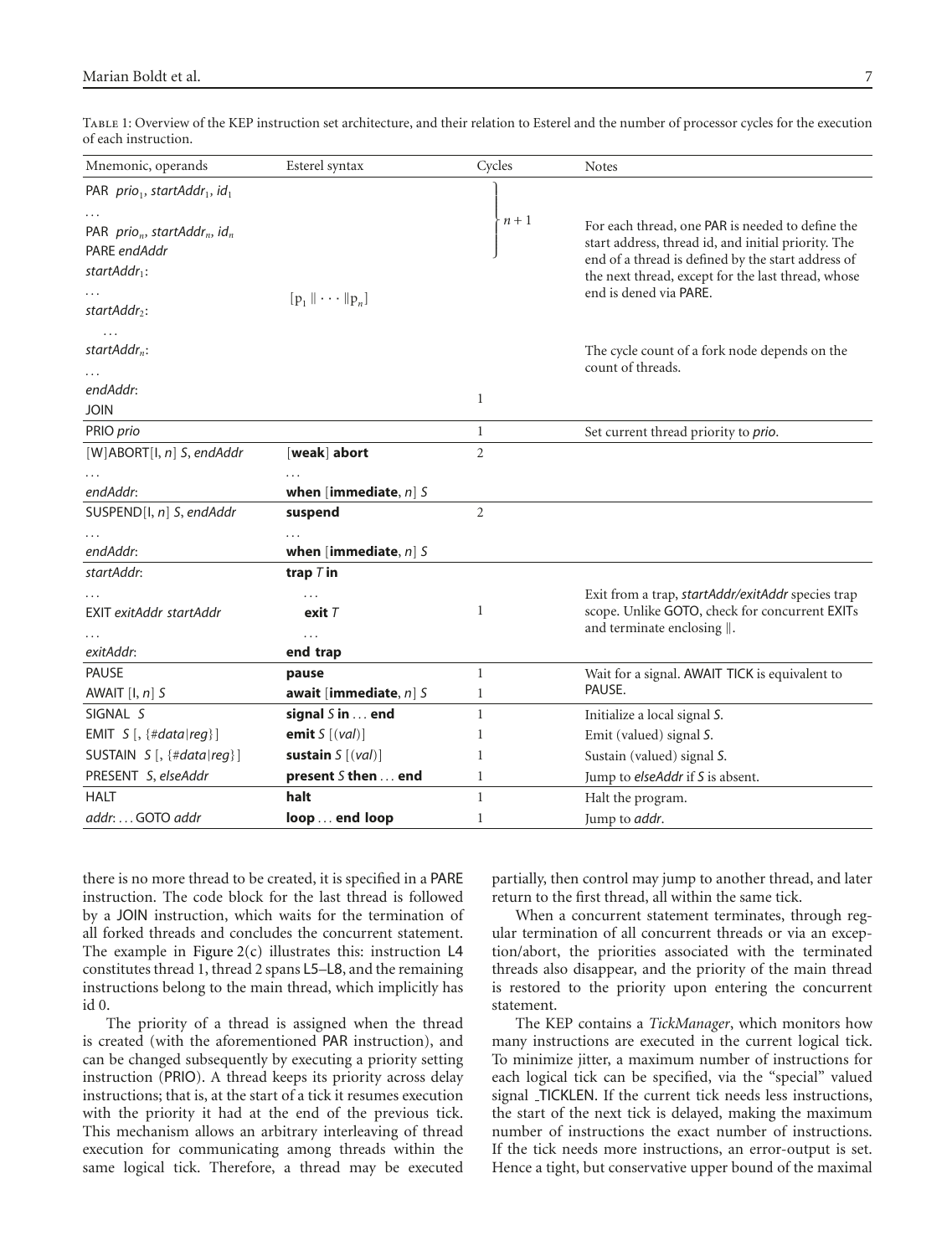

Figure 4: Nodes and edges of a concurrent KEP assembler graph.

instructions for one tick, as computed by the WCRT analysis presented in Section 5, is of direct value for the KEP. See Li et al. [15] for details on the TickManager and the relation between the maximum number of instruction per logical tick and the physical timing constraints from the environment perspective.

Note that the KEP compiler per default computes a value for the WCRT and adds a corresponding assembler instruction that specifies a value for \_TICKLEN. However, the KEP does not require such a specification of \_TICKLEN. If \_TICKLEN is left unspecified, the processor "runs freely" and starts the next logical tick as soon as the current tick is finished. This lowers, on average, the reaction time, at the price of a possible jitter.

## *3.3. The concurrent KEP assembler graph*

The CKAG is a directed graph composed of various types of nodes and edges to match KEP program behavior. It is used during compilation from Esterel to KEP assembler, for, for example, priority assigning, dead code elimination, further optimizations, and the WCRT analysis. The CKAG is generated from the Esterel program via a simple structural translation. The only nontrivial aspect is the determination of noninstantaneous paths, which is needed for certain edge types. For convenience, we label nodes with KEP instructions; however, we could alternatively have used Esterel instructions as well.

The CKAG distinguishes the following sets of nodes, see also Figure 4:

- *L*: *label nodes* (ellipses);
- *T*: *transient nodes* (rectangles), which include EMIT, PRESENT, and so forth;
- *D*: *delay nodes* (octagons), which correspond to delayed KEP instructions (PAUSE, AWAIT, HALT, SUSTAIN);
- *F*: *fork nodes* (triangles), corresponding to PAR/PARE;
- *J*: *join nodes* (inverted triangles), corresponding to JOIN;
- *N*: set of all nodes, with  $N = T \cup L \cup D \cup F \cup J$ .

We also define

*A*: the *abort nodes*, which denote abortion scopes and correspond to [W]ABORT and SUSPEND; note that *A* ⊆ *T*.

For each fork node  $n (n \in F)$ , we define

- *n.join*: the JOIN statement corresponding to *n* (*n.join*  $\in$  *J*), and
- *n.sub*: the transitive closure of nodes in threads spawned by *n*.

For abort nodes *n* ( $n \in A$ ), we define

*n.end*: the end of the abort scope opened by *n*, and

*n.scope*: the nodes within *n*'s abort scope.

A nontrivial task when defining the CKAG structure is to properly distinguish the different types of possible control flow, in particular with respect to their timing properties (instantaneous or delayed). We define the following types of successors for each *n*:

*n.succ*: the *control successors*. These are the nodes that follow sequentially after *n*, considering normal control flow without any abortions. For  $n \in F$ , *n.suc<sub>c</sub>* includes the nodes corresponding to the beginnings of the forked threads.

The successors are statically inserted, based on the syntax of the Esterel program, based on the actual behavior, some of these can be removed. If *n* is the last node of a concurrent thread,  $n.suc_c$  includes the node for the corresponding JOIN—unless *n*'s thread is instantaneous and has a (provably) noninstantaneous sibling thread. Furthermore, the control successors exclude those reached via a preemption  $(n.suc_w, n.suc_s)$ —unless *n* is an immediate strong abortion node, in which case *n.end*  $\in$  *n.suc<sub>c</sub>*.

*n.suc<sub>w</sub>*: the *weak abort successors*. If  $n \in D$ , this is the set of nodes to which control can be transferred immediately, that is when entering *n* at the end of a tick, via a weak abort; if *n* exits a trap, then  $n.suc_w$  contains the end of the trap scope; otherwise it is ∅.

If  $n \in D$  and  $n \in m$ .scope for some abort node *m*, it is *m.end*  $\in$  *n.suc<sub>w</sub>* in case of a weak immediate abort, or in case of a weak abort if there can (possibly) be a delay between *m* and *n*.

*n.suc*<sub>s</sub>: the *strong abort successors*. If  $n \in D$ , these are the nodes to which control can be transferred after a delay, that is when restarting *n* at the beginning of a tick, via a strong abort; otherwise it is ∅.

If  $n \in D$  and  $n \in m$ .scope for some strong abort node *m*, it is *m.end*  $\in$  *n.suc<sub>s</sub>*.

Note that this is not a delayed abort in the sense that an abort signal in one tick triggers the preemption in the next tick. Instead, this means that first a delay has to elapse, and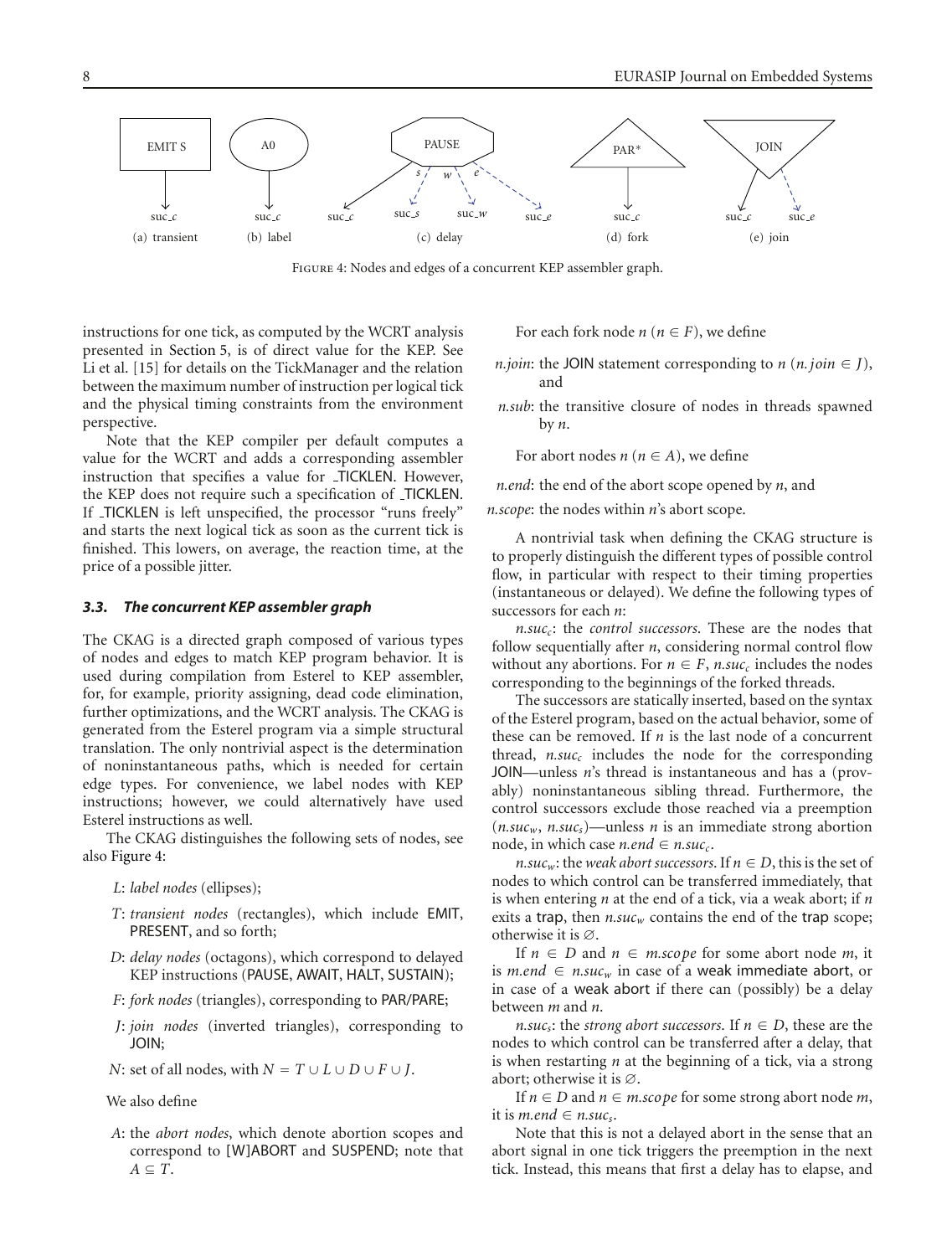the abort signal must be present at the next tick (relative to the tick when *n* is entered) for the preemption to take place.

*n.suce*: the *exit successors*. These are the nodes that can be reached by raising an exception.

*n.suc*<sub>f</sub>: the *flow successors*. This is the set *n.suc*<sub>c</sub>∪ *n.suc*<sub>w</sub>∪ *n.sucs*.

For  $n \in F$ , we also define two kinds of *fork abort successors*. These serve to ensure a correct priority assignment to parent threads in case there is an abort out of a concurrent statement.

> $n.suc<sub>wf</sub>$ : the *weak fork abort successors*. This is the union of *m.suc<sub>w</sub>* \ *n.sub* for all  $m \in n$ *.sub* where there exists an instantaneous path from *n* to *m*.

> *n.sucs f* : the *strong fork abort successors*. This is the set  $\cup \{ (m.suc_w \cup m.suc_s) \setminus n.sub \mid m \in n.sub \} \setminus n.suc_w$ f.

In the graphical representation, control successors are shown by solid lines, all other successors by dashed lines, annotated with the kind of successor.

The CKAG is built from Esterel source by traversing recursively over its absract syntax tree (AST) generated by the Colombia Esterel compiler (CEC) [34]. Visiting an Esterel statement results in creating the according CKAG node. A node typically contains exactly one statement, except label nodes containing just address labels and fork nodes containing one PAR statement for each child thread initialization and a PARE statement. When a delay node is created, additional preemption edges are added according to the abortion/exception context.

Note that some of the successor sets defined above cannot be determined precisely by the compiler, but have to be (conservatively) approximated instead. This applies in particular to those successor types that depend on the existence of an instantaneous path. Here it may be the case that for some pair of nodes there does not exist such an instantaneous path, but that the compiler is not able to determine that. In such cases, the compiler conservatively assumes that there may be such an instantaneous path. This is a common limitation of Esterel compilers, and compilers differ in their analysis capabilities here—see also Section 4.1.

#### **4. THE KEP COMPILER**

A central problem for compiling Esterel onto the KEP is the need to manage thread priorities during their creation and their further execution. In the KEP setting, this is not merely a question of efficiency or of meeting given deadlines, but a question of correct execution. Specifically, we have to schedule threads in such a fashion that all *signal dependencies* are obeyed. Such dependencies arise whenever a signal is possible emitted and tested in the same tick; we must ensure that all potential emitters for a signal have executed before that signal is tested.

A consequence of Esterel's synchronous model of execution is that there may be *dependency cycles*, which involve concurrent threads communicating back and forth within one tick. Such dependency cycles must be *broken*, for example, by a delay node, because otherwise it would not

be possible for the compiler to devise a valid execution schedule that obeys all ordering (causality) constraints. In the Edwards02 example (Figure  $3(a)$ ), there is one dependency cycle, from the sustain  $R_9$  instruction in the first parallel thread to the present  $R_{16}$  in the second parallel to the emit  $A_{17}$  back to the sustain  $R_9$ , which is weakly aborted whenever A is present. The dependency cycle is broken in the dismantled version, as there the sustain R has been separated into signal emission (emit  $R_{18}$ ) and a delay ( $\mathsf{pause}_{19}$ ), enclosed in a loop. The broken dependency cycle can also be observed in the CKAG, shown in Figure 5. Referring to nodes by the corresponding line numbers (the "L*xx*" part of the node labels) in the KEP assembler code (Figure 3(c)), the cycle is L14  $\rightarrow$  L23  $\rightarrow$  L24  $\rightarrow$  L17  $\rightarrow$  L18  $\rightarrow$  L14; it is broken by the delay in L17.

The priority assigned during the creation of a thread and by a particular PRIO instruction is fixed. Due to the nonlinear control flow, it is still possible that a given statement may be executed with varying priorities. In principle, the architecture would therefore allow a fully dynamic scheduling. However, we here assume that the given Esterel program can be executed with a statically determined schedule, which requires the existence of no cyclic signal dependencies. This is a common restriction, imposed for example by the Esterel v7 [35] and the CEC compilers; see also Section 3.3. Note that there are also Esterel programs that are causally correct (*constructive* [1]), yet cannot be executed with a static schedule and hence cannot be directly translated into KEP assembler using the approach presented here. However, these programs can be transformed into equivalent, acyclic Esterel programs [36], which can then be translated into KEP assembler. Hence, the actual run-time schedule of a concurrent program running on KEP is *static* in the sense that if two statements that depend on each other, such as the emission of a certain signal and a test for the presence of that signal, are executed in the same logical tick, they are always executed in the same order relative to each other, and the priority of each statement is known in advance. However, the run-time schedule is *dynamic* in the sense that due to the nonlinear control flow and the independent advancement of each program counter, it in general cannot be determined in advance which code fragments are executed at each tick. This means that the thread interleaving cannot be implemented with simple jump instructions. Instead, a run-time scheduling mechanism is needed that manages the interleaving according to the priority and actual program counter of each active thread.

To obtain a more general understanding of how the priority mechanism influences the order of execution, recall that at the start of each tick, all enabled threads are activated, and are subsequently scheduled according to their priorities. Furthermore, each thread is assigned a priority upon its creation. Once a thread is created, its priority remains the same, unless it changes its own priority with a PRIO instruction, in which case it keeps that new priority until it executes yet another PRIO instruction, and so on. Neither the scheduler nor other threads can change a thread's priority. Note also that a PRIO instruction is considered instantaneous. The only noninstantaneous instructions, which delimit the logical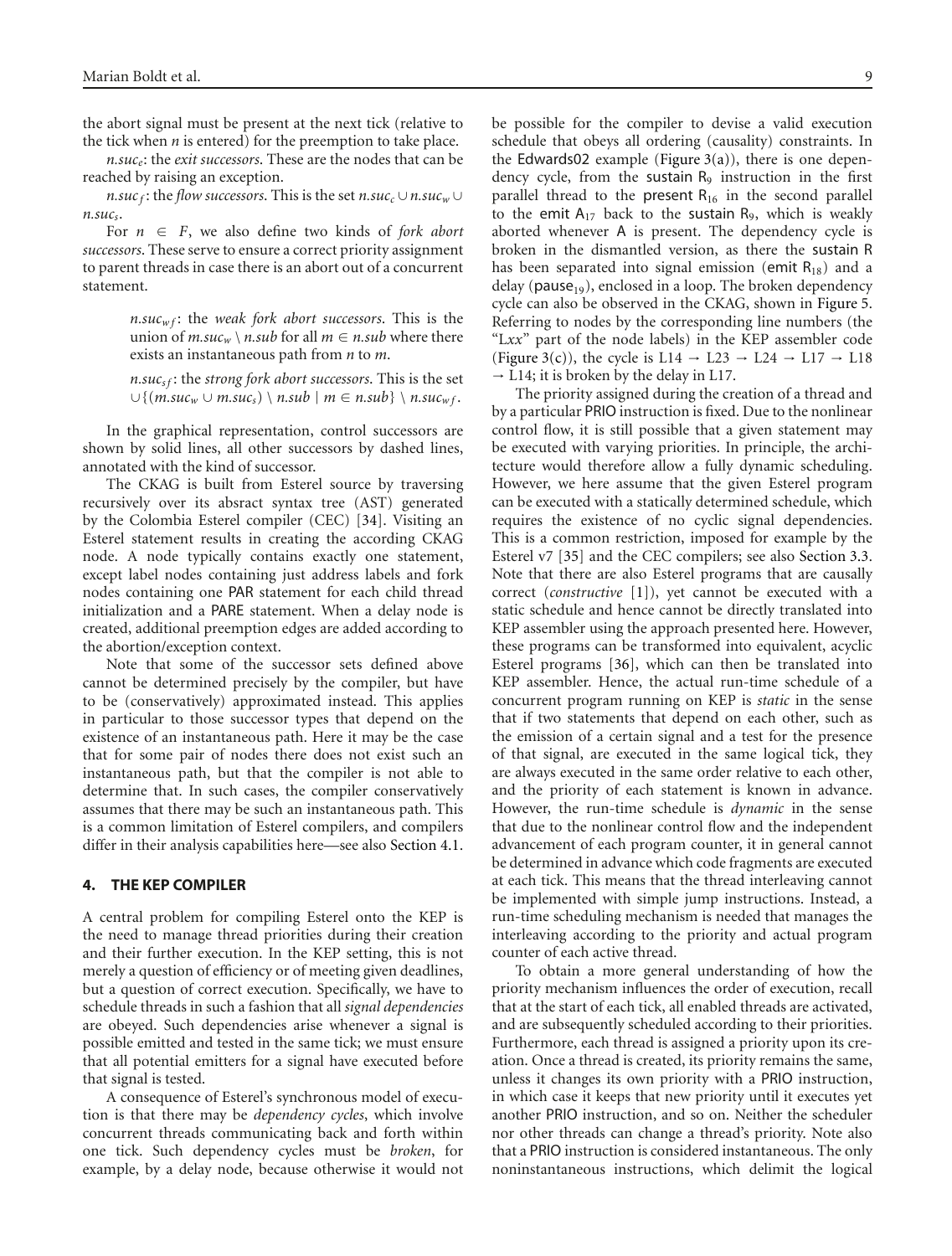

Figure 5: The CKAG for the Edwards02 example from Figure 3(a). Dotted lines indicate dependencies (L14 → L23 and L24 → L17), the tail label "i" indicates that these are immediate dependencies (see Section 4.1). For the sake of compactness, label nodes have been incorporated into their (unique) successor nodes.

ticks and are also referred to *delayed* instructions, are the PAUSE instruction and derived instructions, such as AWAIT and SUSTAIN. This mechanism has a couple of implications.

(i) At the start of a tick, a thread is resumed with the priority corresponding to the last PRIO instruction it executed during the preceding ticks, or with the priority it has been created with if it has not executed any PRIO instructions. In particular, if we must set the priority of a thread to ensure that at the beginning of a tick the thread is resumed with a certain priority, it is not sufficient to execute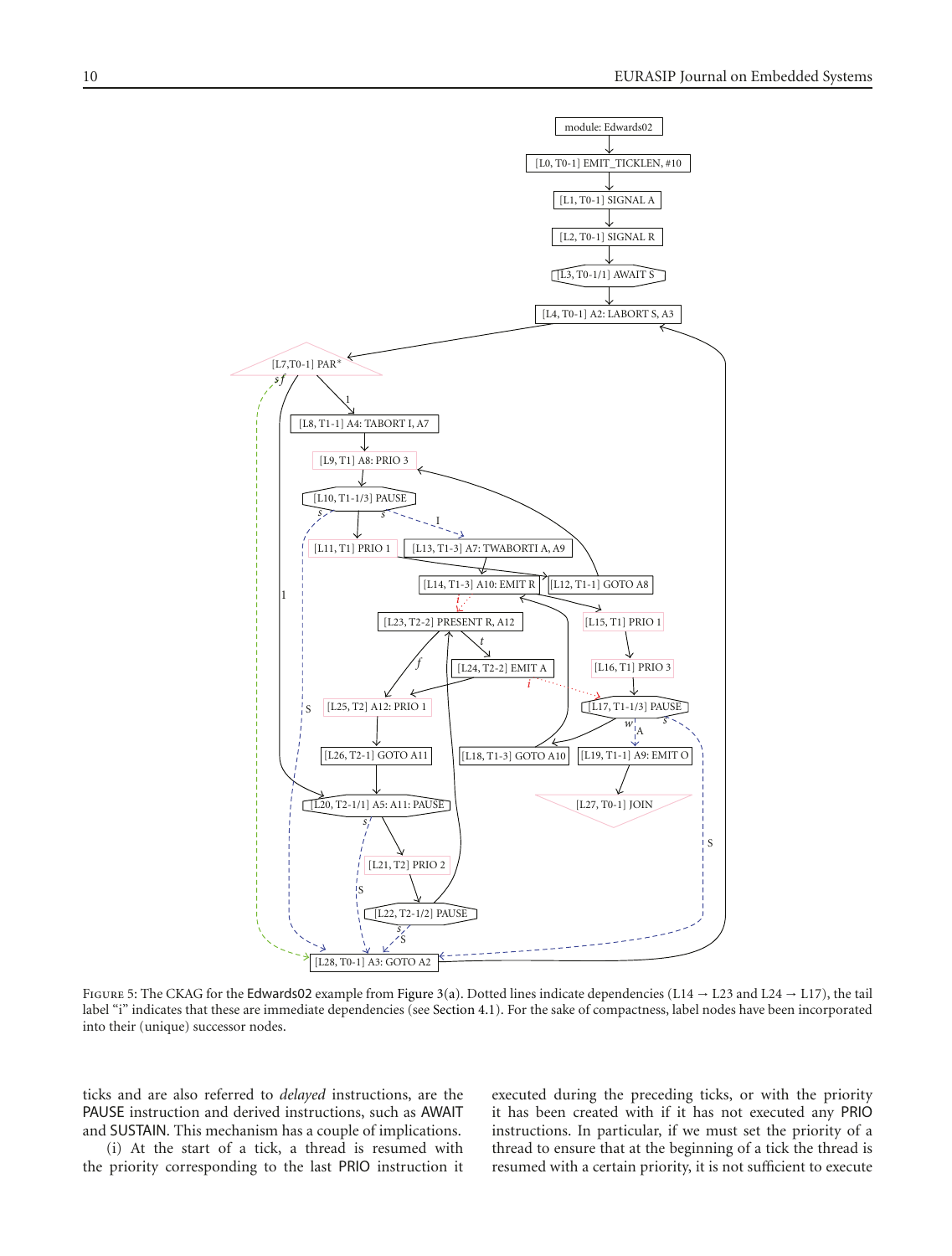a PRIO instruction at the beginning of that tick; instead, we must already have executed that PRIO instruction in the preceding tick.

(ii) A thread is executed only if no other active thread has a higher priority. Once a thread is executing, it continues until a delayed statement is reached, or until its priority is lower than that of another active thread or equal to that of another thread with higher id. While a thread is executing, it is not possible for other inactive threads to become active; furthermore, while a thread is executing, it is not possible for other threads to change their priority. Hence, the only way for a thread's priority to become lower than that of other active threads is to execute a PRIO instruction that lowers its priority below that of other active threads.

## *4.1. Annotating the CKAG with dependencies*

In order to compute the thread priorities, we annotate the with additional information about already known priorities and dependencies. For all nodes *n*, we define

> *n.prio*: the priority that the thread executing *n* should be running with.

For  $n \in D \cup F$ , we also define

*n.prionext*: the priority that the thread executing *n* should be resumed with in the subsequent tick.

We annotate each node *n* with the set of nodes that read a signal which is emitted by *n*. It turns out that analogously to the distinction between *prio* and *prionext*, we must distinguish between dependencies that affect the current tick and the next tick:

> *n.depi*: the dependency sinks with respect to *n* at the current tick (the *immediate dependencies*),

> *n.depd*: the dependency sinks with respect to *n* at the next tick (the *delayed dependencies*).

We here assume that the Esterel program given to our compiler has already been established to be causal (constructive), using one of the established constructiveness analysis procedures [20], as for example implemented in the Esterel v5 compiler. We therefore consider only dependencies that cross thread boundaries, as dependencies within a thread do not affect the scheduling. In other words, we assume that intrathread dependencies are already covered by control dependencies; would that not be the case, the program would not be causal, and should be rejected. Should we not want to rely on a separate constructiveness analysis, we would have to consider intrathread dependencies as well.

In general, dependencies are immediate, meaning that they involve statements that are entered at the same tick. An exception are dependencies between emissions of a strong abort trigger signal and corresponding delay nodes within the abort scope, as strong aborts affect control flow at the beginning of a tick and not at the end of a tick. In this case, the trigger signal (say, *S*) is not tested when the delay node (*N*) is *entered* as the entering of *N* marks the end of a tick, and hence control would not even reach *N* if *S* was present.

However, *S* is tested when *N* is *restarted* at beginning of the next tick.

As already mentioned, we assume that the given program does not have cycles. However, what exactly constitutes a cycle in an Esterel program is not obvious, and to our knowledge there is no commonly accepted definition of cyclicity at the language level. The Esterel compilers that require acyclic programs differ in the programs they accept as "acyclic." For example, the CEC accepts some programs that the v5 compiler rejects and vice versa [36], and a full discussion of this issue goes beyond the scope of this paper. Effectively, a program is considered cyclic if it is not (statically) schedulable—and compilers differ in their scheduling abilities. We here consider a program cyclic if the priority assignment algorithm presented in the next section fails. This results in the following definition, based on the CKAG.

*Definition 1* (Program cycle). An Esterel program is *cyclic* if the corresponding CKAG contains a path from a node to itself, where for each node *n* and its successors along that path, *n'* and *n''*, the following holds:

$$
n \in D \land n' \in n.suc_w
$$
  
\n
$$
\lor n \in F \land n' \in n.suc_c \cup n.suc_wf
$$
  
\n
$$
\lor n \in T \land n' \in n.suc_c \cup n.dep_i
$$
  
\n
$$
\lor n \in T \land n' \in n.dep_d \land n'' \in n'.suc_c \cup n'.suc_s \cup n'.suc_{sf}.
$$
  
\n(1)

Note that some of the sets that this definition uses are conservatively approximated by the compiler, as already mentioned in Section 3.3. In other words, our compiler may detect spurious cycles and therefore reject a program even if it is causal. As we consider dependencies only if they cross thread boundaries, it appears that we can schedule more programs than other compilers typically can, and we did not encounter a scheduling problem with any of the tested programs. However, a systematic investigation of this issue is still open.

### *4.2. Computing thread priorities*

The task of the priority algorithm is to compute a priority assignment that respects the Esterel semantics as well as the execution model of the KEP. The algorithm computes for each reachable node *n* in the CKAG the priority *n.prio* and, for nodes in  $D \cup F$ , *n.prionext*. According to the Esterel semantics and the observations made in Section 3.3, a correct priority assignment must fulfill the following constraints, where *m*, *n* are arbitrary nodes in the CKAG.

*Constraint 1* (Dependencies). A thread executing a dependency source node must have a higher priority than the corresponding sink. Hence, for  $m \in n.dep_i$ , it must be *n.prio > m.prio,* and for  $m \in n$ .dep<sub>d</sub>, it must be *n.prio > m.prionext*.

*Constraint 2* (Intratick priority). Within a logical tick, a thread's priority cannot increase. Hence, for  $n \in D$  and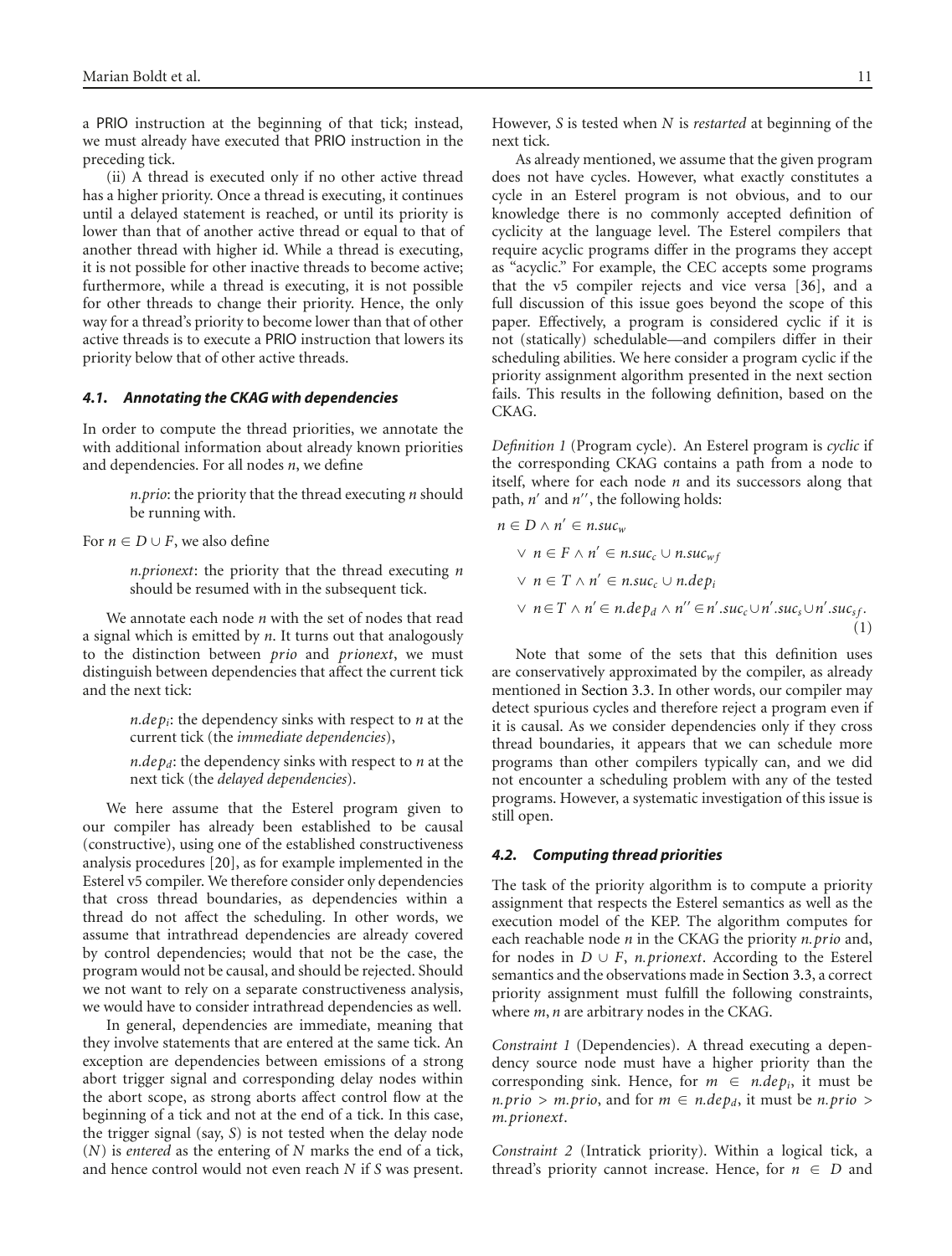

FIGURE 6: Algorithm to compute priorities.

 $m \in n$ *.suc<sub>w</sub>*, or  $n \in F$  and  $m \in n$ *.suc<sub>c</sub>* ∪ *n.suc<sub>wf</sub>*, or  $n \in T$ and  $m \in n$ *.suc<sub>c</sub>*, it must be *n.prio*  $\geq m$ *.prio.* 

*Constraint 3* (Intertick priority for delay nodes). To ensure that a thread resumes computation from some delay node *n* with the correct priority, *n. prionext*  $\geq m$ *. prio* must hold for all  $m \in n$ *.suc<sub>c</sub>* ∪ *n.suc<sub>s</sub>*.

*Constraint 4* (Intertick priority for fork nodes). To ensure that a main thread that has executed a fork node *n* resumes computation—after termination of the forked threads—with the correct priority, *n.prionext*  $\geq n$ .*join.prio* must hold. Furthermore, *n.prionext*  $\geq m$ .prio must hold for all  $m \in$  $n.suc<sub>sf</sub>$ .

One could imagine an iterative approach for priority assignment, where all nodes are initially assigned a low priority and priorities are iteratively increased until all constraints are met. However, this would probably be not very efficient, and it would be difficult to validate its correctness and its termination. As it turns out, there is a better alternative. We can order the computations of all priorities such that when a specific priority value is computed, all the priorities that this value may depend on have already been computed. The algorithm shown in Figure 6 achieves this by performing recursive calls that traverse the CKAG in a specific manner.

The algorithm starts in main(), which, after some initializations, in line 8 calls getPrio() for all nodes that must yet be processed. This set of nodes, given by  $N_{\text{ToDo}} \setminus V_{\text{prio}}$ (for "Visited"), initially just contains the root of the CKAG. After *prio* has been computed for all reachable nodes in

the CKAG, a forall loop computes *prionext* for reachable delay/fork nodes that have not been computed yet.

getPrio() first checks whether it has already computed *n.prio*. If not, it then checks for a recursive call to itself (lines 3/4, see also Lemma 1). The remainder of getPrio() computes *n.prio* and, in case of delay and fork nodes, adds nodes to the *N*ToDo list. Similarly getPrioNext() computes *n.prionext*.

**Lemma 1** (Termination). *For a valid, acyclic Esterel program, getPrio() and getPrioNext() terminate. Furthermore, they do not generate a "Cycle detected!" error message.*

*Proof (Sketch).* getPrio() produces an error (line 4) if it has not computed *n.prio* yet (checked in line 2) but has already been called (line 3) earlier in the call chain. This means that it has called itself via one of the calls to prioMax() or prioNextMax() (via getPrioNext()). An inspection of the calling pattern yields that an acyclic program in the sense of Definition 1 cannot yield a cycle in the recursive call chain. Since the number of nodes is finite, both algorithms terminate.  $\Box$ 

**Lemma 2** (Fulfillment of constraints). *For a valid, acyclic Esterel program, the priority assignment algorithm computes an assignment that fulfills Constraints 1–4.*

*Proof (Sketch).* First observe that—apart from the initialization in main()—each *n.prio* is assigned only once. Hence, when prioMax() returns the maximum of priorities for a given set of nodes, these priorities do not change any more. Therefore, the fulfillment of Constraint 1 can be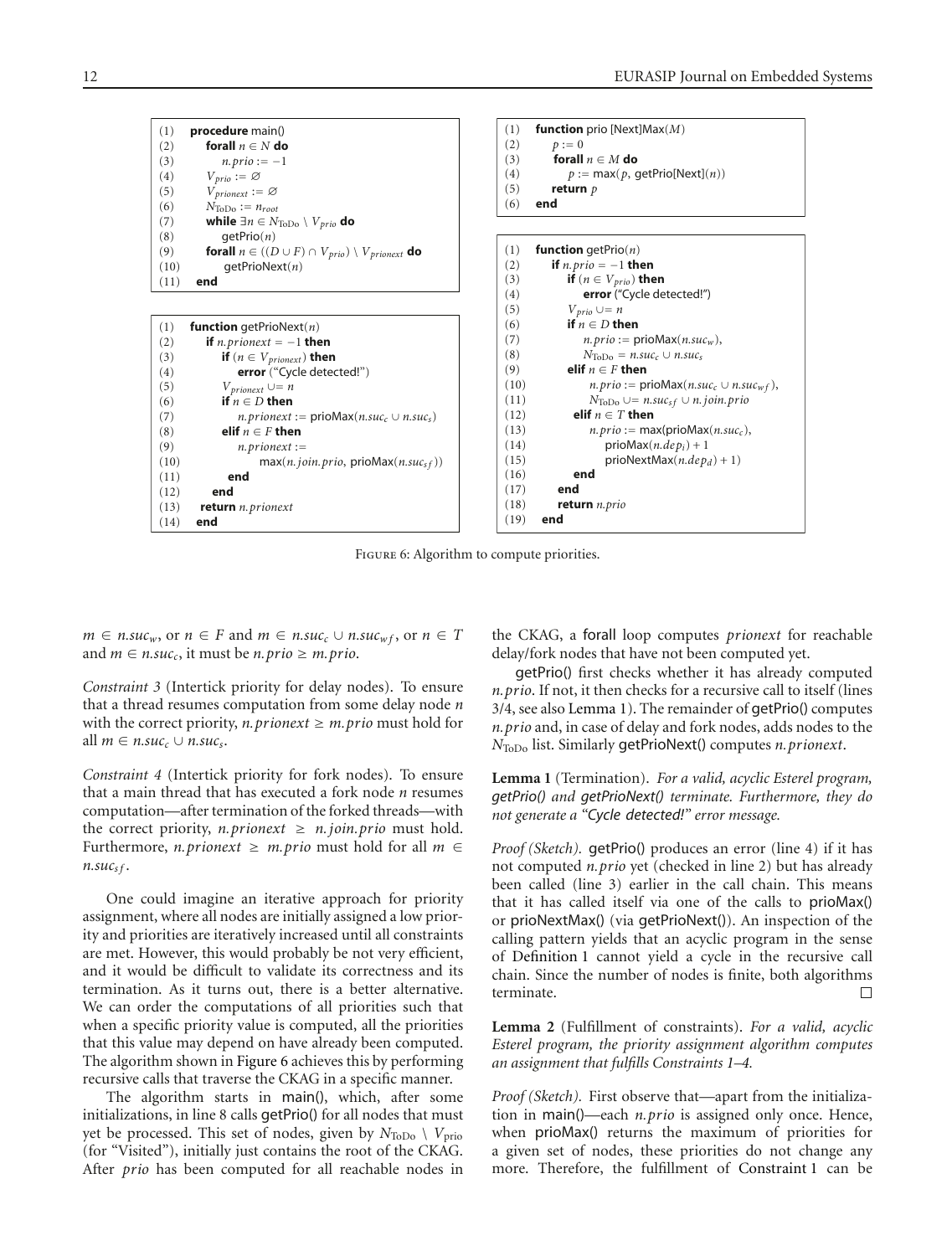| (1)  | <b>procedure</b> genPrioCode()                                                        |
|------|---------------------------------------------------------------------------------------|
| (2)  | <b>forall</b> $n \in F$ <b>do</b> // Step 1                                           |
| (3)  | forall $m \in n$ suce do                                                              |
| (4)  | annotate corresponding PAR statement with <i>m.prio</i>                               |
| (5)  |                                                                                       |
| (6)  | <b>forall</b> $n \in N$ <b>do</b> // Step 2                                           |
| (7)  | // Case p.prio < n.prio impossible !                                                  |
| (8)  | $P := \{ p \mid n \in p$ .suc f, p.id = n.id}//id is the thread id                    |
| (9)  | prio := max({ $p. prio \mid p \in P$ } $\cup$ { $p. prio next \mid p \in P \cap D$ }) |
| (10) | if p. prio > n. prio then                                                             |
| (11) | insert "PRIO <sub>-n.prio</sub> " at n                                                |
| (12) | // If $n \in D$ : insert before n (e.g., PAUSE)                                       |
| (13) | // If $n \in T$ : insert after n (e.g., a label)                                      |
| (14) |                                                                                       |
| (15) | <b>forall</b> $n \in D \cup F$ <b>do</b> // Step 3                                    |
| (16) | // Case n. prio > n. prionext is already covered in Step 2                            |
| (17) | <b>if</b> <i>n.</i> $prio < n$ <i>. prionext</i> <b>then</b>                          |
| (18) | insert "PRIO <sub>-1</sub> n.prionext" before n                                       |
| (19) | end                                                                                   |

Figure 7: Algorithm to annotate code with priority settings according to CKAG node priorities.

deduced directly from getPrio(). Similarly for Constraint 2. Analogously getPrioNext() ensures that Constraints 3 and 4 are met.  $\Box$ 

Lemma 3 (Linearity). For a CKAG with N nodes and & *edges, the computational complexity of the priority assignment algorithm is*  $O(N + \mathcal{E})$ *.* 

*Proof (Sketch).* Apart from the initialization phase, which has cost  $\mathcal{O}(\mathcal{N})$ , the cost of the algorithm is dominated by the recursive calls to getPrio(). The total number of calls is bounded by  $\mathcal E$ . With an amortization argument, where the costs of each call are attributed to the callee, it is easy to see that the overall cost of the calls is  $\mathcal{O}(\mathcal{E})$ .  $\Box$ 

Note also that while the size of the CKAG may be quadratic in the size of the corresponding Esterel program in the worst case, it is in practice (for a bounded abort nesting depth) linear in the size of the program, resulting in an algorithm complexity linear in the program size as well; see also the discussion in Section 6.2.

After priorities have been computed for each reachable node in the CKAG, we must generate code that ensures that each thread is executed with the computed priority. This task is relatively straightforward, Figure 7 shows the algorithm.

Another issue is the computation of thread ids, as these are also considered in scheduling decisions in case there are multiple threads of highest priority. This property is exploited by the scheduling scheme presented here, to avoid needless cycles. The compiler assigns increasing ids to threads during a depth-first traversal of the thread hierarchy; this is required in certain cases to ensure proper termination of concurrent threads [4].

#### *4.3. Optimizations*

Prior to running the priority/scheduling algorithm discussed before, the compiler tries to eliminate dependencies as much as possible. It does that using two mechanisms. The first is to try to be clever about the assignment of thread ids, as they are also used for scheduling decisions if there are multiple threads that have the highest priority (see Section 3.2). By considering dependencies between different threads, simple dependencies can be solved without any explicit priority changes. The second mechanism is to determine whether two nodes connected via a dependency are executable within the same instant. This is in general a difficult problem to analyze. We here only consider the special case where two nodes share some (least common) fork node, and one node has only instantaneous paths from that fork node, and the other node only not instantaneous paths. In this case, the dependency can be safely removed.

To preserve the signal-dependencies in the execution, additional priority assignments (PRIO statements) might have to be introduced by the compiler. To assure schedulability, the program is completely dismantled, that is, transformed into kernel statements. In this dismantled graph the priority assignments are inserted. A subsequent "undismantling" step before the computation of the WCRT detects specific patterns in the CKAG and collapses them to more complex instructions, such as AWAIT or SUSTAIN, which are also part of the KEP instruction set.

The KEP compiler performs a statement dismantling (see Section 3.1.2) as a preprocessing step. This facilitates code selection and also helps to eliminate spurious dependency cycles, and to hence increase the set of schedulable (accepted) programs, as already discussed in Section 4. After assigning priorities, the compiler tries again to "undismantle" compound statements whenever this is possible. This becomes apparent in the Edwards02 example; the AWAIT S*L*<sup>3</sup> (Figure  $3(c)$ ) is the undismantled equivalent of the lines 7–9 in Edwards02-dism (Figure 3(b)).

The compiler suppresses PRIO statements for the main thread, because the main thread never runs concurrently to other threads. In the example, this avoids a PRIO 1 statement at label A3.

Furthermore, the compiler performs dead code elimination, also using the traversal results of the priority assignment algorithm. In the Edwards02 example, it determines that execution never reaches the infinite loop in line 32 of Edwards02-dism, because the second parallel thread never terminates normally, and therefore does not generate code for it.

However, there is still the potential for further optimizations, in particular regarding the priority assignment. In the Edwards02 program, one could for example hoist the PRIO  $2_{21}$  out of the enclosing loop, and avoid this PRIO statement altogether by just starting thread T2 with priority 2 and never changing it again. Even more effective would be to start T3 with priority 3, which would allow to undismantle L08–L12 into a single AWAIT.

#### **5. WORST-CASE REACTION TIME ANALYSIS**

Given a KEP program, we define its WCRT as the maximum number of KEP cycles executable in one instant. Thus WCRT analysis requires finding the longest instantaneous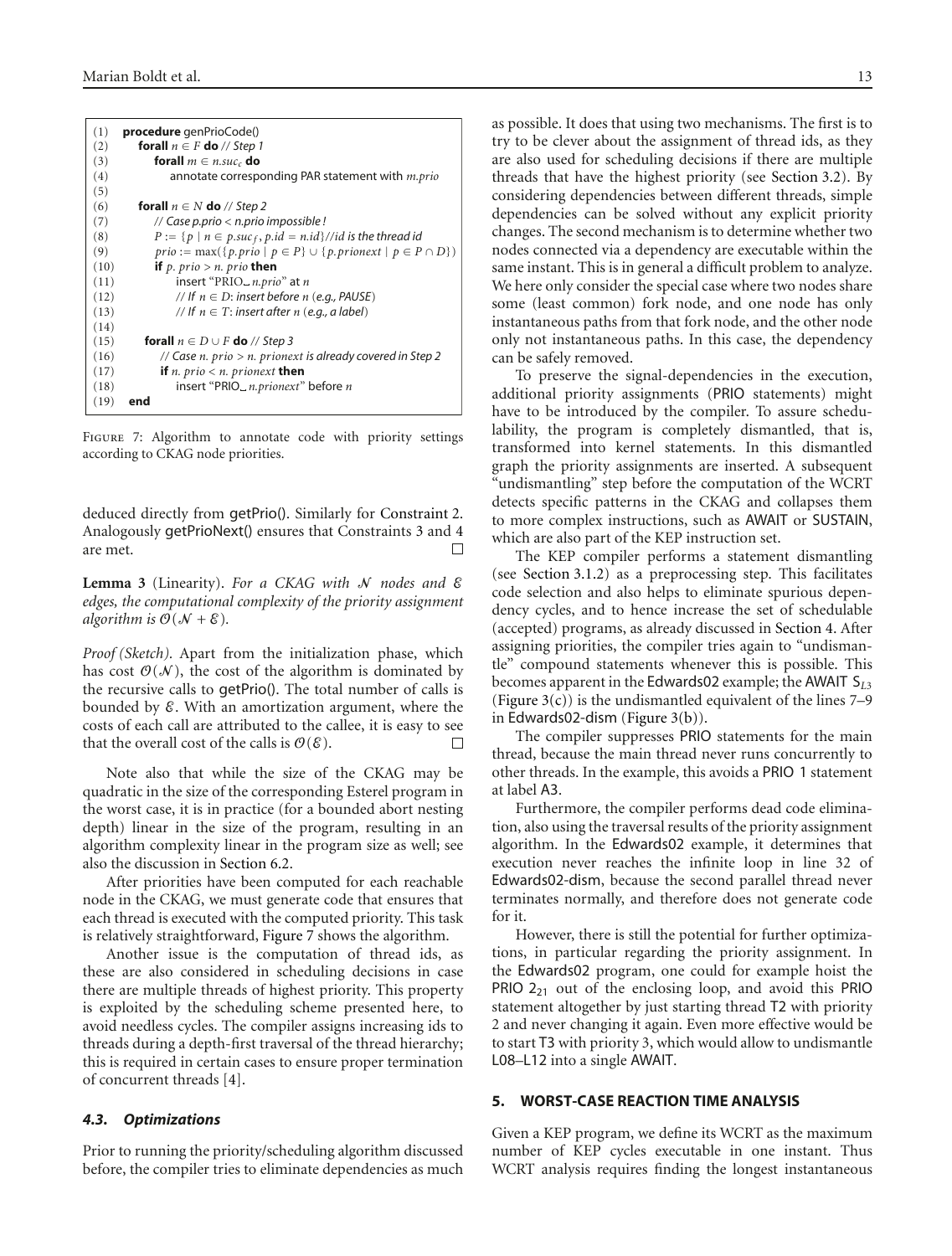```
(1) int getWcrtSeq(g) // Compute WCRT for sequential CKAG g
(2) forall n \in \mathbb{N} do n.inst := n.next :=⊥ end<br>(3) getInstSeq(g.root)
           (3) getInstSeq(g.root)
(4) forall d \in D do getNextSeq(d) end<br>(5) return max ({g.root.inst} | |{d.next :
(5) return max ({g.root.inst} \bigcup \{d.next : d \in D\})
(6) end
(1) int getInstSeq(n) // Compute statements instantaneously reachable from node n
(2) if n \text{.} inst = \perp then<br>(3) if n \in T \cup L tl
(3) if n \in T \cup L then<br>(4) n.inst := max
(4) n.nnst := \max \{ \text{getInstSeq}(c) : c \in n.suc_c \} + \text{cycles}(n.stmt)<br>(5) elif n \in D then
(5) elif n \in D then<br>(6) n.inst := max
               n.inst := \max \{ \text{getInstSeq}(c) : c \in n.suc_w \cup n.suc_e \} + \text{cycles}(n.stmt)(7) fi (8) fi
(8)(9) return n.inst
(10) end
(1) int getNextSeq(d) // Compute statements instantaneously reachable
(2) if d.nst = \perp then // from delay node d at tick start<br>(3) d.next := max \{qetlnstSeq(c) : c \in d.suc \subset \cup d.suc \subset s\} + cycles(d.strd.next := \max \{ \text{getInstSeq}(c) : c \in d.size \cup d.size \leq \} + \text{cycles}(d.start)\binom{4}{5}(5) return d.next
(6) end
```
FIGURE 8: WCRT algorithm, restricted to sequential programs. The nodes of a CKAG *g* are given by  $N = T \cup L \cup D \cup F \cup J$  (see Section 3.3), *g.root* indicates the first KEP statement. cycles(*stmt*) returns the number of instruction cycles to execute *stmt*, see third column in Table 1.

path in the CKAG, where the length metric is the number of required KEP instruction cycles. We abstract from signal relationships and might therefore consider unfeasible executions. Therefore the computed WCRT can be pessimistic. We first present, in Section 5.1, a restricted form of the WCRT algorithm that does not handle concurrency yet. The general algorithm requires an analysis of instant reachability between fork and join nodes, which is discussed in Section 5.2, followed by the presentation of the general WCRT algorithm in Section 5.3.

## *5.1. Sequential WCRT algorithm*

First we present a WCRT analysis of sequential CKAGs (no fork and join nodes). Consider again the ExSeq example in Figure 1(a).

The longest possible execution occurs when the signal I becomes present, as is the case in Tick 3 of the example trace shown in Figure 1(d). Since the abortion triggered by  $\vert$  is weak, the abort body is still executed in this instant, which takes four instructions:  $PAUSE_{L2}$ ,  $EMIT_{L3}$ , the GOTO<sub>L4</sub>, and PAUSEL2 again. Then it is detected that the body has finished its execution for this instant, the abortion takes place, and  $EMIT<sub>L5</sub>$  and  $HALT<sub>L6</sub>$  are executed. Hence the longest possible path takes six instruction cycles.

The sequential WCRT is computed via a depth-first search (DFS) traversal of the CKAG, see the algorithm in Figure 8. For each node *n* a value *n.inst* is computed, which gives the WCRT from this node on in the same instant when execution reaches the node. For a transient node, the WCRT is simply the maximum over all children plus its own execution time.

For noninstantaneous delay nodes, we distinguish two cases within a tick: control can *reach* a delay node *d*, meaning that the thread executing *d* has already executed some other instructions in that tick, or control can *start* in *d*, meaning that *d* must have been reached in some preceding tick. In the first case, the WCRT from *d* on within an instant is expressed by the *d.inst* variable already introduced. For the second case, an additional value *d.next* stores the WCRT from *d* on within an instant; "next" here expresses that in the traversal done to analyze the overall WCRT, the *d.next* value should not be included in the current tick, but in a next tick. Having these two values ensures that the algorithm terminates in the case of noninstantaneous loops: to compute *d.next* we might need the value *d.inst*.

For a *delay node*, we also have to take abortions into account. The handlers (i.e., their continuations—typically the end of an associated abort/trap scope) of weak abortions and exceptions are instantaneously reachable, so their WCRTs are added to the *d.inst* value. In contrast, the handlers of strong abortions cannot be executed in the same instant the delay node is reached, because according to the Esterel semantics an abortion body is not executed at all when the abortion takes place. On the KEP, when a strong abort takes place, the delay nodes where the control of the (still active) threads in the abortion body resides are executed once, and then control moves to the abortion handler. In other words, control cannot move from a delay node *d* to a (strong) abortion handler when control reaches *d*, but only when it starts in *d*. Therefore, the WCRT of the handler of a strong abortion is added to *d.next*, and not to *d.inst*.

We do not need to take a weak abortion into account for *d.next*, because it cannot contribute to a longest path.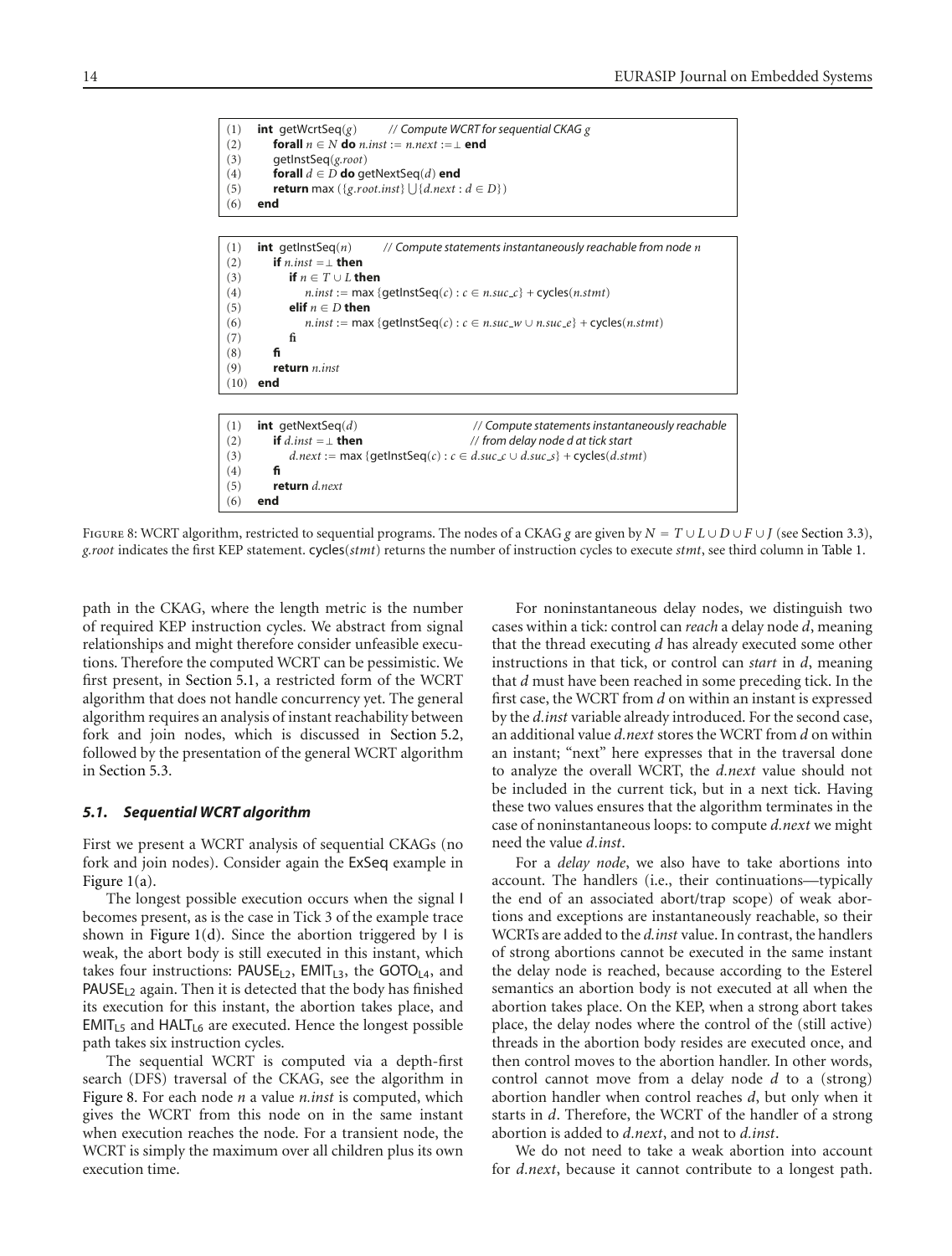An abortion in an instant when a delay node is reached will always lead to a higher WCRT than an execution in a subsequent instant where a thread starts executing in the delay node.

The resulting WCRT for the whole program is computed as the maximum over all WCRTs of nodes where the execution may start. These are the start node and all delay nodes. To take into account that execution might start simultaneously in different concurrent threads, we also have to consider the *next* value of join nodes.

Consider again the example ExSeq in Figure 1. Each node *n* in the CKAG *g* is annotated with a label " $W\langle n.inst \rangle$ " or, for a delay node, a label "W*n.inst/n.next*." In the following, we will refer to specific CKAG nodes with their corresponding KEP assembler line numbers  $L(n)$ . It is *g.root* = L1. The sequential WCRT computation starts initializing the *inst* and *next* values of all nodes to ⊥ (line 2 in getWcrtSeq, Figure 8). Then getInstSeq(L1) is called, which computes  $L1.nst := \max \{q \in L2\}$  +  $cycles(WABORT<sub>L1</sub>)$ . The call to  $getInstSeq(L2)$  computes and returns L2.*inst* := cycles(PAUSE<sub>L2</sub>) + cycles(EMIT<sub>L5</sub>) +  $cycles(HALT_{L6}) = 3$ , hence L1.*inst* :=  $3 + 2 = 5$ . Next, in line 4 of getWcrtSeq, we call getNextSeq(L2), which computes L2.next := getInstSeq(L3) + cycles(PAUSE<sub>L2</sub>). The call to getInstSeq(L3) computes and returns L3*.inst* :=  $cycles(EMIT_{L3}) + cycles(GOTO_{L4}) + L2*inst* = 1 + 1 + 3 =$ 5. Hence  $L2.next := 5 + 1 = 6$ , which corresponds to the longest path triggered by the presence of signal I, as we have seen earlier. The WCRT analysis therefore inserts an "EMIT TICKLEN, #6" instruction before the body of the KEP assembler program to initialize the TickManager accordingly, as can be seen in Figure  $1(c)$ .

## *5.2. Instantaneous statement reachability for concurrent Esterel programs*

It is important for the WCRT analysis whether a join and its corresponding fork can be executed within the same instant. The algorithm for instantaneous statement reachability computes for a source and a target node whether the target is reachable instantaneously from the source. Source and target have to be in sequence to each other, that is, not concurrent, to get correct results.

In simple cases like EMIT or PAUSE the sequential control flow successor is executed in the same instant respectively next instant, but in general the behavior is more complicated. The parallel, for example, will terminate instantaneously if all subthreads are instantaneous or an EXIT will be reached instantaneously; it is noninstantaneous if at least one subthread is not instantaneous.

The complete algorithm is presented in detail elsewhere [6]. The basic idea is to compute for each node three potential reachability properties: *instantaneous*, *noninstantaneous*, *exit-instantaneous*. Note that a node might be as well (potentially) *instantaneous* as (potentially) *noninstantaneous*, depending on the signal context. Computation begins by setting the *instantaneous* predicate of the source node to *true* and the properties of all other nodes to *false*. When any property is changed, the new value is propagated to

its successors. If we have set one of the properties to *true*, we will not set it to *false* again. Hence the algorithm is monotonic and will terminate. Its complexity is determined by the amount of property changes which are bounded to three for all nodes, so the complexity is  $O(3*|N|) = O(|N|)$ .

The most complicated computation is the property *instantaneous* of a join node, because several attributes have to be fulfilled for it to be *instantaneous*:

- (i) For each thread, there has to be a (potentially) instantaneous path to the join node.
- (ii) The predecessor of the join node must not be an EXIT, because EXIT nodes are no real control flow predecessors. At the Esterel level, an exception (exit) causes control to jump directly to the corresponding exception handler (at the end of the corresponding trap scope); this jump may also cross threadbounderies, in which case all threads that contain the jump until the thread that contains the target of the jump and all their sibling threads terminate.

To reflect this at the KEP level, an EXIT instruction does not jump directly to the exception handler, but first executes the JOIN instructions on the way, to give them the opportunity to terminate threads correctly. If a JOIN is executed this way, the statements that are instantaneously reachable from it are not executed, but control instead moves on to the exception handler, or to another intermediate JOIN. To express this, we use the third property besides *instantaneous* and *noninstantaneous*: *exit-instantaneous*.

Roughly speaking, the *instantaneous* property is propagated via for-all quantifier, *noninstantaneous* and *exitinstantaneous* via existence-quantifier.

Most other nodes simply propagate their own properties to their successors. The delay node propagates in addition its *noninstantaneous* predicate to its delayed successors and *exit nodes* propagate *exit-instantaneous* reachability, when they themselves are reachable instantaneously.

#### *5.3. General WCRT algorithm*

The general algorithm, which can also handle concurrency, is shown in Figure 9. It emerges from the sequential algorithm that has been described in Section 5.1 by enhancing it with the ability to compute the WCRT of fork and join nodes. Note that the instantaneous of a join node is needed only by a fork node, all other transient nodes and delay nodes do not use this value for their WCRT. The WCRT of the join node has to be accounted for just once in the instantaneous WCRT of its corresponding fork node, which allows the use of a DFS-like algorithm.

The instantaneous WCRT of a fork node is simply the sum of the instantaneously reachable statements of its subthreads, plus the PAR statement for each subthread and the additional PARE statement.

The join nodes, like delay nodes, also have a *next* value. When a fork-join pair (*f* , *j*) could be *noninstantaneous*, we have to compute a WCRT *j.next* for the next instants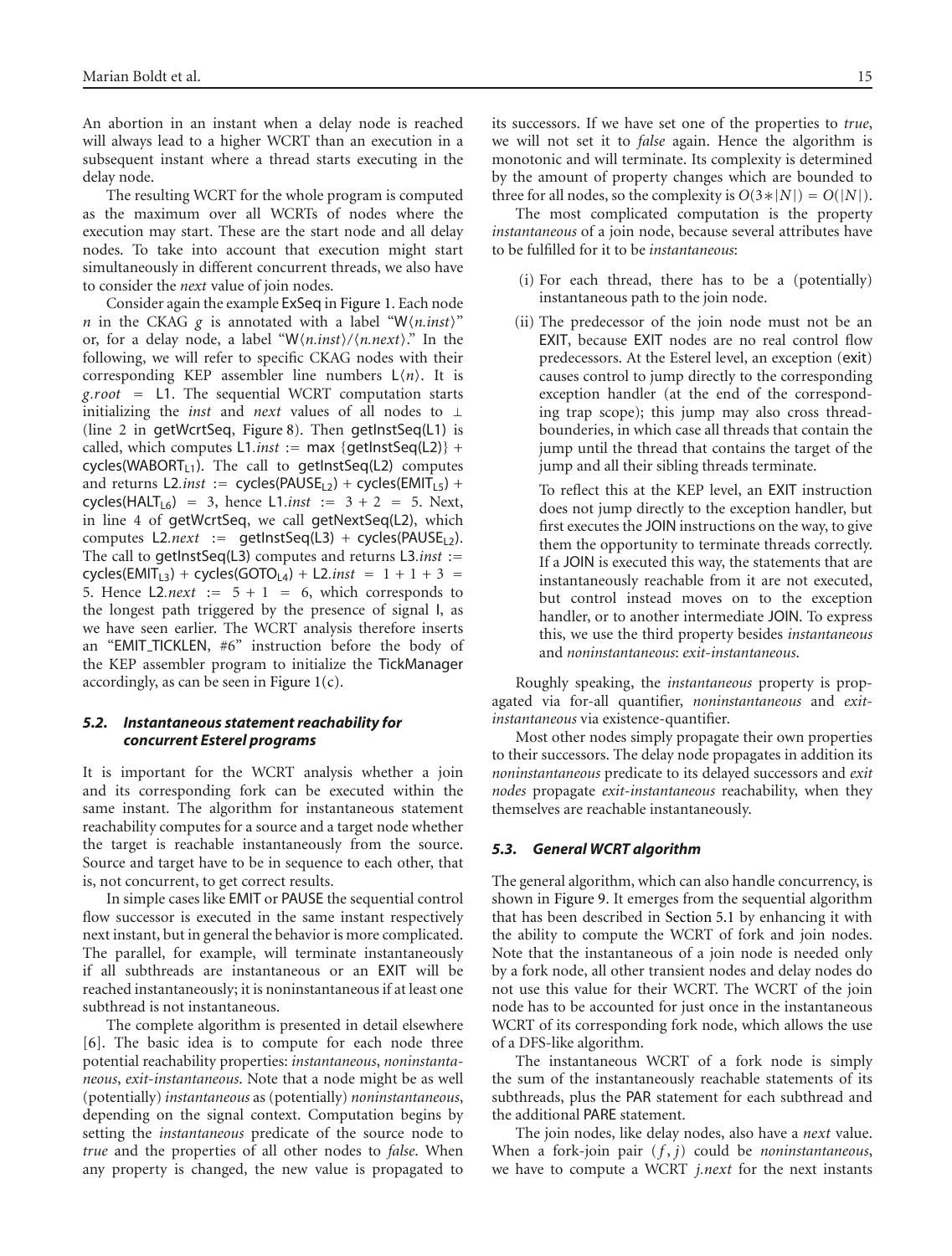(1) **int** getWcrt(*g*) *// Compute WCRT for a CKAG g* (2) **forall**  $n \in \mathbb{N}$  **do** *n.inst* := *n.next* :=  $\perp$  **end**<br>(3) **forall**  $d \in D$  **do** getNext(*d*) **end** (3) **forall**  $d \in D$  **do** getNext(*d*) **end** *(*4) **forall**  $j \in J$  **do** getNext(*j*) **end** */* (4) **forall**  $j \in J$  **do** getNext(*j*) **end** *// Visit according to hierarchy (inside out)*<br>(5) **return** max ({getInst(*g.root*}}  $\bigcup \{n.next : n \in D \cup J\}$ } (5) **return** max ({ $\{getInst(g(root)\} \bigcup \{n.next : n \in D \cup J\})$ 

(6) **end**

| (1)  | // Compute statements instantaneously reachable from node n<br>$int$ getInst $(n)$                |
|------|---------------------------------------------------------------------------------------------------|
| (2)  | if <i>n.inst</i> := $\perp$ then                                                                  |
| (3)  | if $n \in T \cup L$ then                                                                          |
| (4)  | <i>t.inst</i> := max {getInst(c) : $c \in suc_c \setminus J$ + cycles( <i>n.stmt</i> )            |
| (5)  | elif $n \in D$ then                                                                               |
| (6)  | <i>n.inst</i> := max {getInst(c) : $c \in suc_w \cup suc_e \setminus J$ + cycles( <i>n.stmt</i> ) |
| (7)  | elif $n \in F$ then                                                                               |
| (8)  | $n.n.$ inst := $\sum_{t \in n}$ suc c t.inst + cycles(n. par_stmts) + cycles(PARE)                |
| (9)  | $prop :=$ reachability(n, n. join) // Compute instantaneous reachability of join from fork        |
| (10) | if prop.instantaneous or prop.exit_instantaneous then                                             |
| (11) | $n.insert+ = getInst(n, join)$                                                                    |
| (12) | elif prop.non_instantaneous then                                                                  |
| (13) | $n.nst += cycles(JOIN) // JOIN is always executed$                                                |
| (14) | fi                                                                                                |
| (15) | elif $n \in I$ then                                                                               |
| (16) | $n.insert := max {getInst(c) : c \in succ_c \cup succ_e} + cycles(n.start)$                       |
| (17) | fi                                                                                                |
| (18) | fi                                                                                                |
| (19) | return $n$ , inst                                                                                 |
| (20) | end                                                                                               |
|      |                                                                                                   |

| (1)  | int getNext(n)                                                                                             | // Compute statements instantaneously reachable                                                |  |  |  |  |  |  |  |
|------|------------------------------------------------------------------------------------------------------------|------------------------------------------------------------------------------------------------|--|--|--|--|--|--|--|
| (2)  | if <i>n.next</i> := $\perp$ then<br>// from delay node d at tick start                                     |                                                                                                |  |  |  |  |  |  |  |
| (3)  | if $n \in D$ then                                                                                          |                                                                                                |  |  |  |  |  |  |  |
| (4)  | $n.next := max \{ getInst(c) : c \in succ_c \cup succ_s \setminus J \land c.id = n.id \} + cycles(n.stmt)$ |                                                                                                |  |  |  |  |  |  |  |
| (5)  | // handle inter thread successors by their according join nodes:                                           |                                                                                                |  |  |  |  |  |  |  |
| (6)  | for $m \in \{c \in succ_c \cup succ_s \setminus J : c.id \neq n.id\}$ do                                   |                                                                                                |  |  |  |  |  |  |  |
| (7)  | $i :=$ according join node with $i$ , $id = m$ , $id$                                                      |                                                                                                |  |  |  |  |  |  |  |
| (8)  |                                                                                                            | $j.next = max(j.next, getInst(m) + cycles(m.stmt) + cycles(j.stmt))$                           |  |  |  |  |  |  |  |
| (9)  | end                                                                                                        |                                                                                                |  |  |  |  |  |  |  |
| (10) | elif $n \in I$ then                                                                                        |                                                                                                |  |  |  |  |  |  |  |
| (11) |                                                                                                            | $prop := reachability(n, fork, n)$ // Compute reachability predicates                          |  |  |  |  |  |  |  |
| (12) | if prop.non_instantaneous then                                                                             |                                                                                                |  |  |  |  |  |  |  |
| (13) |                                                                                                            | $n.next := max ((\sum_{t \in n. for k, succ} max\{m.next : t.id = m.id\}) + n.insert, n.next)$ |  |  |  |  |  |  |  |
| (14) | fi                                                                                                         |                                                                                                |  |  |  |  |  |  |  |
| (15) | fi                                                                                                         |                                                                                                |  |  |  |  |  |  |  |
| (16) | fi                                                                                                         |                                                                                                |  |  |  |  |  |  |  |
| (17) | return $n.next$                                                                                            |                                                                                                |  |  |  |  |  |  |  |
| (18) | end                                                                                                        |                                                                                                |  |  |  |  |  |  |  |



analogously to the delay nodes. Its computation requires first the computation of all subthread *next* WCRTs. Note that in case of nested concurrency these *next* values can again result from a join node. But at the innermost level of concurrency the *next* WCRT values all stem from delay nodes, which will be computed before the join *next* values. The delay *next* WCRT values are computed the same way as in the sequential case except that only successors within of the same thread are considered. We call successors of a different thread *interthread-successors* and their WCRT values are handled by the according join node. The join *next* value is the maximum of all interthread-successor WCRT values and the sum of the maximum *next* value for every thread.

If the parallel does not terminate instantaneously, all directly reachable states are reachable in the next instant. Therefore we have to add the execution time for all statements that are instantaneously reachable from the join node.

The whole algorithm computes first the *next* WCRT for all delay and join nodes; it computes recursively all needed *inst* values. Thereafter the instantaneous WCRT for all remaining nodes is computed. The result is simply the maximum over all computed values.

Consider the example in Figure  $2(a)$ . First we note that the fork/join pair is always *noninstantaneous*, due to the PAUSE<sub>L6</sub> statement. We compute  $L6.next = cycles$  $(PAUSE_{LG}) + cycles(EMIT_{L7}) = 2.$  From the fork node L3, the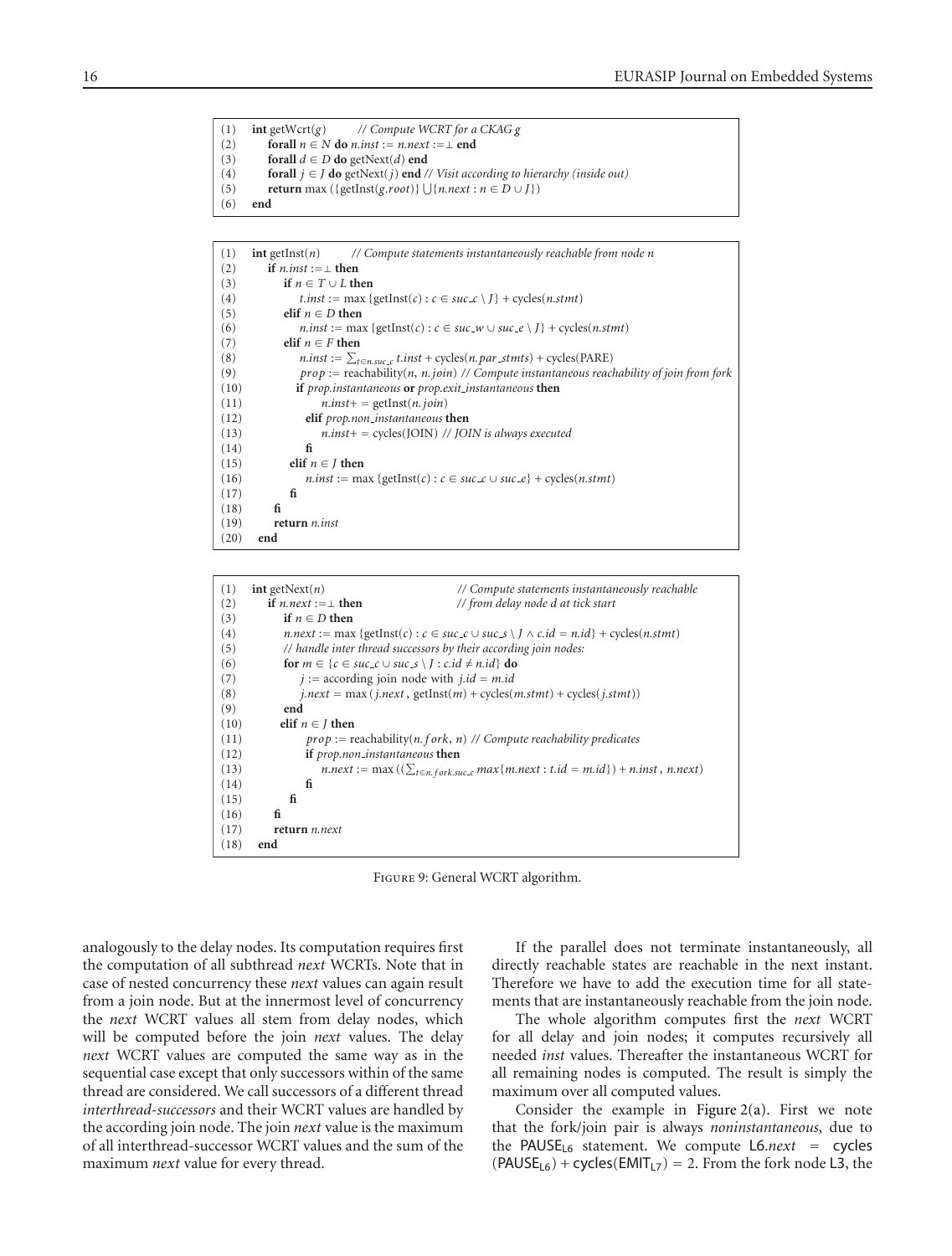

Figure 10: Unreachable path examples.

PAR and PARE statements, the instantaneous parts of both threads and the JOIN are executed, hence L3.*inst* =  $2 \times$ cycles(PAR)+cycles(PARE)+cycles(JOIN)+L4*.inst*+L5*.inst* =  $2+1+1+1+2 = 7$ . It turns out that the WCRT of the program is L8*.next* = L6*.next* + L8*.inst* = 2+9 = 11. Note that the JOIN statement is executed twice.

A known difficulty when compiling Esterel programs is that due to the nesting of exceptions and concurrency, statements might be executed multiple times in one instant. This problem, also known as *reincarnation*, is handled correctly by our algorithm. Since we compute nested joins from inside to outside, the same statement may effect both the instantaneous and noninstantaneous WCRT, which are added up in the next join. This exactly matches the possible control-flow in case of reincarnation. Even when a statement is executed multiple times in an instant, we compute a correct upper bound for the WCRT.

Regarding the complexity of the algorithm, we observe that for each node its WCRT's *inst* and *next* are computed at most once, and for all fork nodes a fork-join reachability analysis is additionally made, which has itself *O*(|*N*|). So we get altogether a complexity of  $O(|N|+|D|+|J|)+O(|F|*|N|)$  $= O(2*|N|) + O(|N|^2) = O(|N|^2).$ 

#### *5.4. Unreachable paths*

Signal informations are not taken into account in the algorithms described above. This can lead to a conservative (too high) WCRT, because the analysis may consider unreachable paths that can never be executed. In Figure 10(a) we see an unreachable path increasing unnecessarily the WCRT because of demanding signal *I* present and absent instantaneously, which is inconsistent. Nevertheless there is no dead code in the graph, but only two possible paths regarding to path signal predicates.

Figure 10(b) shows an unreachable parallel path that leads to a too high WCRT of the fork node, because the subpaths cannot be executed at the same time. Furthermore, the parallel is declared as possibly instantaneous, even though it is not. Therefore, all statements which are instantaneously reachable from the join node are also added.

Another unreachable parallel path is shown in Figure  $10(c)$ . This path is unreachable not because of signal informations but because of instantaneous behavior: the maximal paths of the two threads are never executed in the same instant. In other words, the system is never in a configuration (collection of states) such that both code segments become activated together. Instead of taking for each thread the maximum next WCRT and summing up, it would be more exact to sum up over all threads next WCRT's executable instantaneously and then taking the maximum of these sums. Therefore we would have to enhance the reachability algorithm of the ability to determine how many ticks later a statement could be executed behind another. However, in this case the possible tick counts can become arbitrarily high for each node, so we would get a higher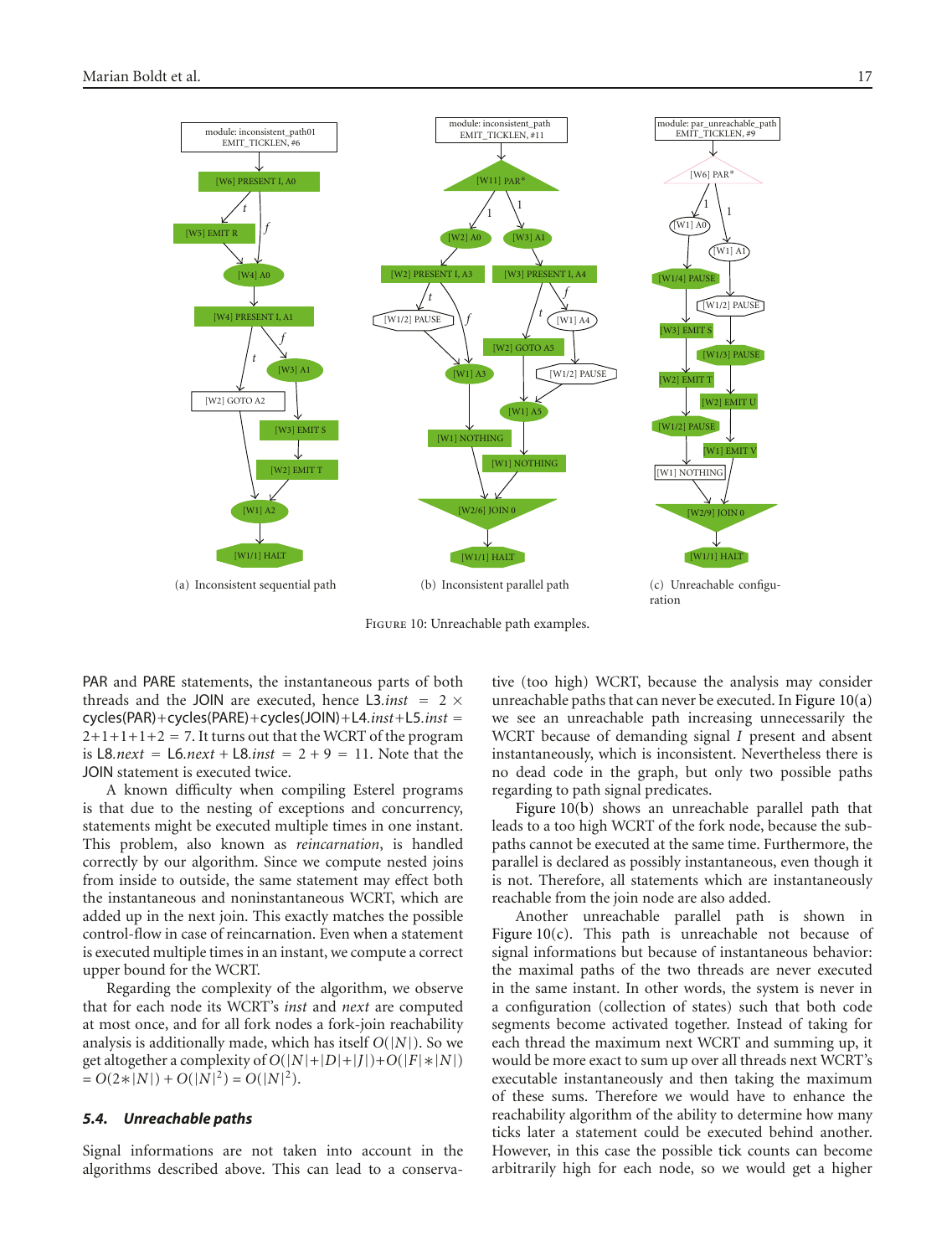Table 2: Experimental results for the compiler and priority assignment. For each benchmark it lists the lines of code (LoC) for the source code, the lines of generated KEP assembler, the number of dependencies, the maximal nesting depth of abort scopes, the maximal degree of concurrency, the number of generated PRIO statements, the maximum priority of any thread, and the times for computing the priorities and for the overall compilation.

| Esterel          |     |       | <b>KEP</b>   |       |                |              |          |      |                    |
|------------------|-----|-------|--------------|-------|----------------|--------------|----------|------|--------------------|
| Module name      | LoC | Lines | Dependencies | Depth | Max.Conc       | #PRIO        | Max.Prio | ms   | $\vert$ ms $\vert$ |
| abcd             | 152 | 167   | 36           |       | 4              | 30           | 3        | 2.7  | 14.9               |
| abcdef           | 232 | 251   | 90           |       | 6              | 48           | 3        | 4.2  | 63.8               |
| eight_buttons    | 332 | 335   | 168          |       | 8              | 66           | 3        | 5.9  | 72.3               |
| channel_protocol | 57  | 61    | 8            |       | 4              | 10           |          | 0.8  | 5.3                |
| reactor_control  | 24  | 32    | 5            |       | 3              | $\Omega$     |          | 0.4  | 3.9                |
| runner           | 26  | 38    |              |       | $\bigcap$<br>∠ | $\mathbf{0}$ |          | 0.4  | 4.4                |
| ww_button        | 94  | 134   | 6            |       | 4              | 6            |          | 1.6  | 10.0               |
| tcint            | 410 | 472   | 65           |       | 17             | 45           | 3        | 17.3 | 112.2              |

complexity and a termination problem. Our analysis is conservative in simply assuming that all concurrent paths may occur in the same instant, and that all can be executed in the same instant as the join.

## **6. EXPERIMENTAL RESULTS**

To evaluate the compilation and WCRT analysis approach presented here, we have implemented a compiler for the KEP based on the CEC infrastructure [34]. We will discuss in turn our validation approach and the quantitative results for the compiler, specifically the priority assignment scheme, and for the WCRT estimation.

### *6.1. Validation*

To validate the correctness of the compilation scheme, as well as of the KEP itself, we have collected a fairly substantial validation suite, currently containing some 500 Esterel programs. These include all benchmarks made available to us, such as the *Estbench* [37], and other programs written to test specific situations and corner cases. An automated regression procedure compiles each program into KEP assembler, downloads it into the KEP, provides an input trace for the program, and records the output at each step. This output is compared to the results obtained from running the same program on a work station, using Esterel Studio.

For each program, any differences in the output traces between the KEP results and the workstation/Esterel Studio results are recorded. Furthermore, the average-case reaction time (ACRT) and WCRT for each program are measured. For these measurements, the KEP is operating in "freely running" mode, that is, TICKLEN is left unspecified (see Section 3.2); the default would be to set \_TICKLEN according to the (conservatively) estimated WCRT,in which case the measured ACRT and WCRT values would be equal to the estimated WCRT. At this point, the full benchmark suite runs through without any differences in output, and the analyzed WCRT is always safe; that is, not lower than the measured WCRT.

Esterel Studio is also used to generate the input trace, using the "full transition coverage" mode. Note that the traces obtained this way still did not cover all possible paths. However, at this point we consider it very probable that a compilation approach that handles all transition coverage traces correctly would also handle the remaining paths. We also feel that this level of validation probably already exceeds the current state of the practice.

#### *6.2. Compilation and priority assignment*

As the emphasis here is more on the compilation approach and less on the underlying execution platform, we here refrain from a comparison of execution times and code sizes on the KEP versus traditional, nonreactive platforms; such a comparison can be found elsewhere [4]. Instead, we are here primarily interested in static code characteristics, and in particular how well the priority assignment algorithm works. Table 2 summarizes the experimental results for a selection of programs taken from the *Estbench*.

We note first that the generated code is very compact, and that the KEP assembler line count is comparable to the Esterel source. This is primarily a reflection on the KEP ISA, which provides instructions that directly implement most of the Esterel statements. Furthermore, the relationship between source code and KEP assembler size (and CKAG size) seems fairly linear. We note that the connection between program size and number of (interthread) dependencies is rather loose. For example, eight\_buttons is smaller than tcint, but contains more than twice the number of dependencies. Next, we see that the maximal abort nesting depth tends to be limited, only in one case it exceeded three. The degree of concurrency again varied widely; not too surprisingly, the degree of concurrency also influenced the required number of PRIO statements (which—potentially—induce context switches). However, overall the number of generated PRIO statements seems acceptable compared to overall code size, and there were cases where we did not need PRIO at all, despite having several interthread dependencies. This reflects that the thread id assignment mechanism (see Section 4.3) is already fairly efficient in resolving dependencies. Similarly,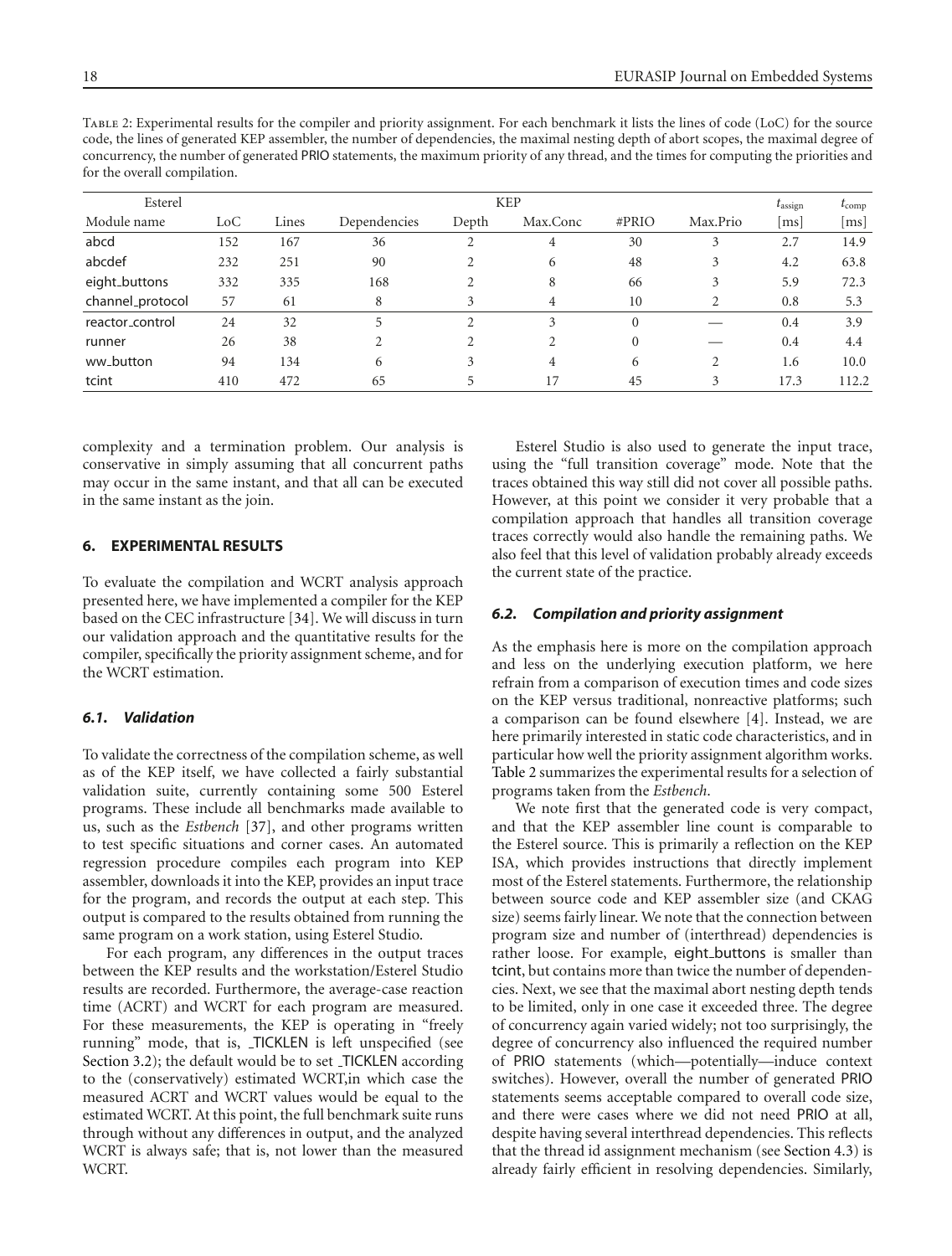the assigned priorities tended to be low in general, for none of the benchmarks they exceeded three. Finally, the priority assignment algorithm and the overall compilation are quite fast, generally in the millisecond range.

## *6.3. Accuracy of WCRT analysis*

As mentioned before, the WCRT analysis is implemented in the KEP compiler, and is used to automatically insert a correct EMIT TICKLEN instruction at the beginning of the program, such that the reaction time is constant and as short as possible, without ever raising a timing violation by the TickManager. As discussed in Section 6.1, we measured the maximal reaction times and compared it to the computed value. Figure 11 provides a qualitative comparison of estimated and measured WCRT and measured ACRT, more details are given in Table 3. We have never underestimated the WCRT, and our results are on average 22% too high, which we consider fairly tight compared to other reported WCET results [22]. For each program, the lines of code, the computed WCRT and the measured WCRT with the resulting difference are given. We also give the average WCRT analysis time on a standard PC (AMD Athlon XP, 2.2 GHz, 512 KB Cache, 1 GB Main Memory); as the table indicates, the analysis takes only a couple of milliseconds.

The table also compares the ACRT with the WCRT. The ACRT is on average about two thirds of the WCRT, which is relatively high compared to traditional architectures. In other words, the worst case on the KEP is not much worse than the average case, and padding the tick length according to the WCRT does not waste too much resources. On the same token, designing for worst-case performance, as typically must be done for hard real-time systems, does not cause too much overhead compared to the typical average-case performance design. Finally, the table also lists the number of scenarios generated by Esterel-studio and accumulated logical tick count for the test traces.

#### **7. CONCLUSIONS AND FURTHER WORK**

We have presented a compiler for the KEP, and its integrated WCRT analysis. Since the KEP ISA is very similar to Esterel, the compilation of most constructs is straightforward. But the computation of priorities for concurrent threads is not trivial. The thread scheduling problem is related to the problem of generating statically scheduled code for sequential processors, for which Edwards has shown that finding efficient schedules is NP hard [9]. We encounter the same complexity, even though our performance metrics for an optimal schedule are a little different. The classical scheduling problem tries to minimize the number of context switches. On the KEP, context switches are free, because no state variables must be stored and resumed. However, to ensure that a program meets its dependencyimplied scheduling constraints, threads must manage their priorities accordingly, and it is this priority switching which contributes to code size and costs an extra instruction at run time. Minimizing priority switches is related to classical constraint-based optimization problems as well as to



Figure 11: Estimated and measured worst- and average-case reaction times.

compiler optimization problems such as loop invariant code motion.

We also have presented the WCRT analysis of Esterel programs. The restricted nature of Esterel and its sound mathematical semantics allow formal analysis of Esterel programs and make the computation of a WCRT for Esterel programs achievable. Our analysis is incorporated in the compiler and uses its internal graph representation, the *concurrent KEP assembler graph* (CKAG). In a first step we compute whether concurrent threads terminate instantaneously, thereafter we are able to compute for each statement how many instructions are maximally executable from it in one logical tick. The maximal value over all nodes gives us the WCRT of the program. The analysis considers concurrency and the multiple forms of preemption that Esterel offers. The asymptotic complexity of the WCRT analysis algorithm is quadratic in the size of the program; however, experimental results indicate that the overhead of WCRT analysis as part of compilation is negligible. We have implemented this analysis into the KEP compiler, and use it to automatically compute an initialization value for the KEP's TickManager. This allows to achieve a high- and constant-response frequency to the environment, and can also be used to detect hardware errors by detecting timing overruns.

Our analysis is safe, that is, conservative in that it never underestimates the WCRT, and it does not require any user annotations to the program. In our benchmarks, it overestimates the WCRT on average by about 22%. This is already competitive with the state of the art in general WCET analysis, and we expect this to be acceptable in most cases. However, there is still significant room for improvement. So far, we are not taking any signal status into account, therefore our analysis includes some unreachable paths. Considering all signals would lead to an exponential growth of the complexity, but some local knowledge should be enough to rule out most unreachable paths of this kind. Also a finer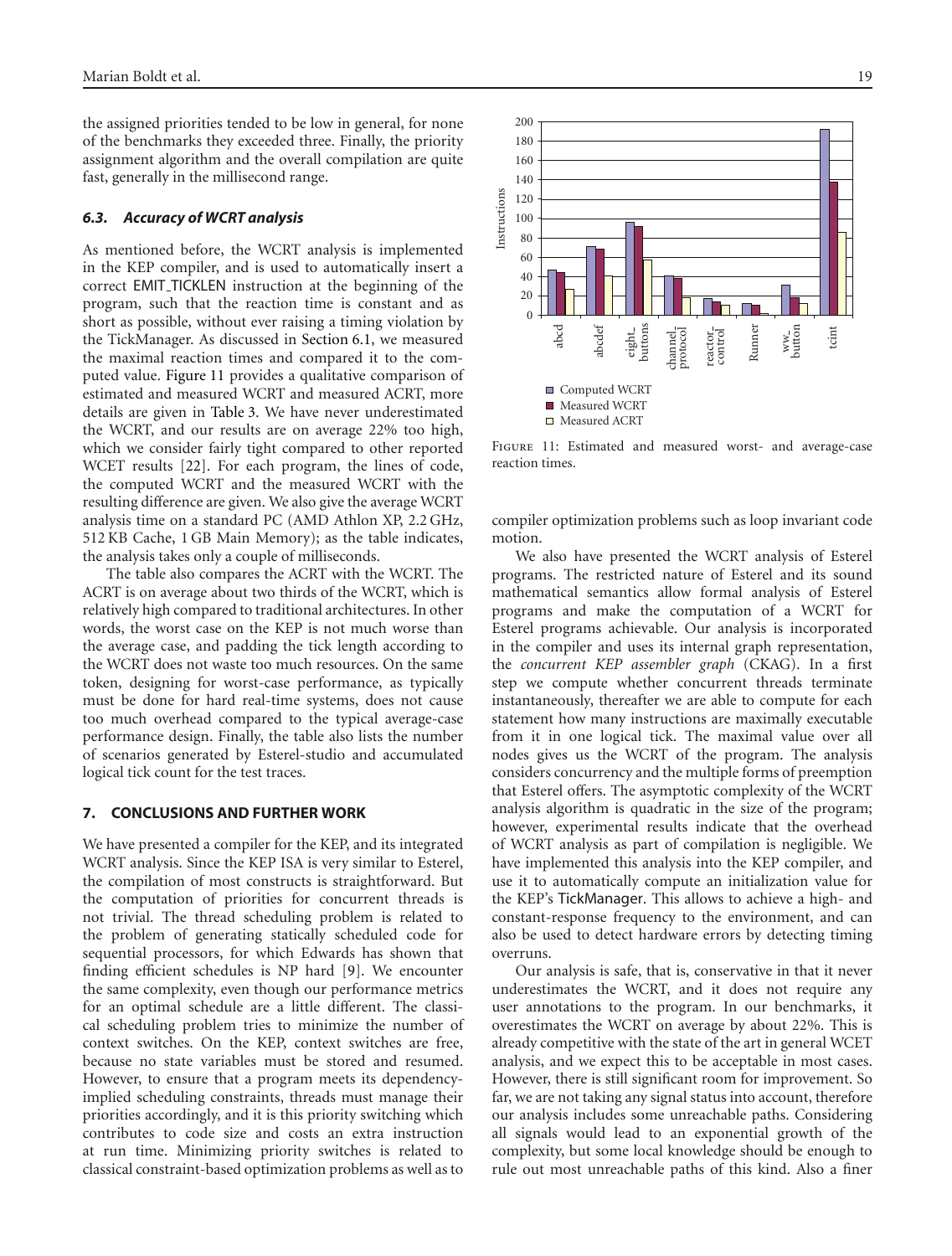Table 3: Detailed comparison of WCRT/ACRT times. The *WCe* and *WCm* data denote the estimated and measured WCRT, respectively, measured in instruction cycles. The ratio Δ*e/m* := *WCe/WCm* − 1 indicates by how much our analysis overestimates the WCRT. *ACm* is the measured average case reaction time (ACRT), *ACm/WCm* gives the ratio to the measured WCRT. Test cases and ticks are the number of different scenarios and logical ticks that were executed, respectively.

| Esterel          |     |        | WCRT   |                |     | <b>ACRT</b>   |             |            |       |
|------------------|-----|--------|--------|----------------|-----|---------------|-------------|------------|-------|
| Module name      | LoC | $WC_e$ | $WC_m$ | $\Delta_{e/m}$ | ms  | $AC_m$        | $AC_m/WC_m$ | Test cases | Ticks |
| abcd             | 152 | 47     | 44     | 7%             | 1.0 | 27            | 61%         | 161        | 673   |
| abcdef           | 232 | 71     | 68     | 4%             | 1.5 | 41            | 60%         | 1457       | 50938 |
| eight_buttons    | 57  | 41     | 38     | 8%             | 0.4 | 18            | 47%         | 114        | 556   |
| channel_protocol | 57  | 41     | 38     | 8%             | 0.4 | 18            | 47%         | 114        | 556   |
| reactor_control  | 24  | 17     | 14     | 21%            | 0.2 | 10            | 71%         | 6          | 20    |
| runner           | 26  | 12     | 10     | 20%            | 0.3 | $\mathcal{L}$ | 20%         | 131        | 2548  |
| ww_button        | 94  | 31     | 18     | 72%            | 1.0 | 12            | 67%         | 8          | 37    |
| tcint            | 410 | 192    | 138    | 39%            | 2.8 | 86            | 62%         | 148        | 1325  |

grained analysis of which parts of parallel threads can be executed in the same instant could lead to better results. However, it is not obvious how to do this efficiently.

Our analysis is influenced by the KEP in two ways: the exact number of instructions for each statement and the way parallelism is handled. At least for nonparallel programs our approach should be of value for other compilation methods for Esterel as well, for example, simulation-based code generation. A virtual machine with similar support for concurrency could also benefit from our approach. We would also like to generalize our approach to handle different ways to implement concurrency. A WCRT analysis directly on the Esterel level gives information on the longest possible execution path. Together with a known translation to C, this WCRT information could be combined with a traditional WCET analysis, which takes caches and other hardware details into account.

To conclude, while we think that the approaches for compilation and WCRT analysis presented here are another step towards making reactive processing attractive, there are still numerous paths to be investigated here, including the application of these results towards classical software synthesis. A further issue, which we have not investigated here at all, is to formalize the semantics of reactive ISAs. This would help to deepen the understanding of reactive processing platforms, and could open the door towards formal correctness proofs down to the execution platform. As the ISA provided by the KEP allows to execute programs that are not constructive in the classical sense (such as signal emissions *after* the signals are tested), and yet have a welldefined outcome (i.e., are deterministic), we also envision that this could ultimately lead towards new, interesting synchronous models of computation.

## **REFERENCES**

[1] G. Berry, "The foundations of Esterel," in *Proof, Language and Interaction: Essays in Honour of Robin Milner*, G. Plotkin, C. Stirling, and M. Tofte, Eds., MIT Press, Cambridge, Mass, USA, 2000.

- [2] A. Benveniste, P. Caspi, S. A. Edwards, N. Halbwachs, P. Le Guernic, and R. de Simone, "The synchronous languages 12 years later," *Proceedings of the IEEE*, vol. 91, no. 1, pp. 64–83, 2003.
- [3] R. von Hanxleden, X. Li, P. Roop, Z. Salcic, and L. H. Yoong, "Reactive processing for reactive systems," *ERCIM News*, no. 66, pp. 28–29, October 2006.
- [4] X. Li, M. Boldt, and R. von Hanxleden, "Mapping esterel onto a multi-threaded embedded processor," in *Proceedings of the 12th International Conference on Architectural Support for Programming Languages and Operating Systems (ASPLOS '06)*, pp. 303–314, San Jose, Calif, USA, October 2006.
- [5] M. Boldt, C. Traulsen, and R. von Hanxleden, "Worst case reaction time analysis of concurrent reactive programs," in *Proceedings of the Workshop on Model-Driven High-level Programming of Embedded Systems (SLA++P07)*, Braga, Portugal, March 2007.
- [6] M. Boldt, *Worst-case reaction time analysis for the KEP3*, Study thesis, Department of Computer Science, Christian-Albrechts-Universität zu Kiel, Kiel, Germany, May 2007, http://rtsys.informatik.uni-kiel.de/∼biblio/downloads/theses/ mabo-st.pdf.
- [7] M. Boldt, *A compiler for the Kiel Esterel Processor*, Diploma thesis, Department of Computer Science, Christian-Albrechts-Universität zu Kiel, Kiel, Germany, December 2007, http://rtsys.informatik.uni-kiel.de/∼biblio/downloads/theses/ mabo-dt.pdf.
- [8] D. Potop-Butucaru, S. A. Edwards, and G. Berry, *Compiling Esterel*, Springer, New York, NY, USA, 2007.
- [9] S. A. Edwards, "An Esterel compiler for large controldominated systems," *IEEE Transactions on Computer-Aided Design of Integrated Circuits and Systems*, vol. 21, no. 2, pp. 169–183, 2002.
- [10] E. Closse, M. Poize, J. Pulou, P. Venier, and D. Weil, "SAXO-RT: interpreting Esterel semantic on a sequential execution structure," *Electronic Notes in Theoretical Computer Science*, vol. 65, no. 5, pp. 80–94, 2002.
- [11] D. Potop-Butucaru and R. de Simone, "Optimization for faster execution of Esterel programs," in *Formal Methods and Models for System Design: A System Level Perspective*, pp. 285–315, Kluwer Academic Publishers, Norwell, Mass, USA, 2004.
- [12] S. A. Edwards and J. Zeng, "Code generation in the Columbia Esterel compiler," *EURASIP Journal on Embedded Systems*, vol. 2007, Article ID 52651, 31 pages, 2007.